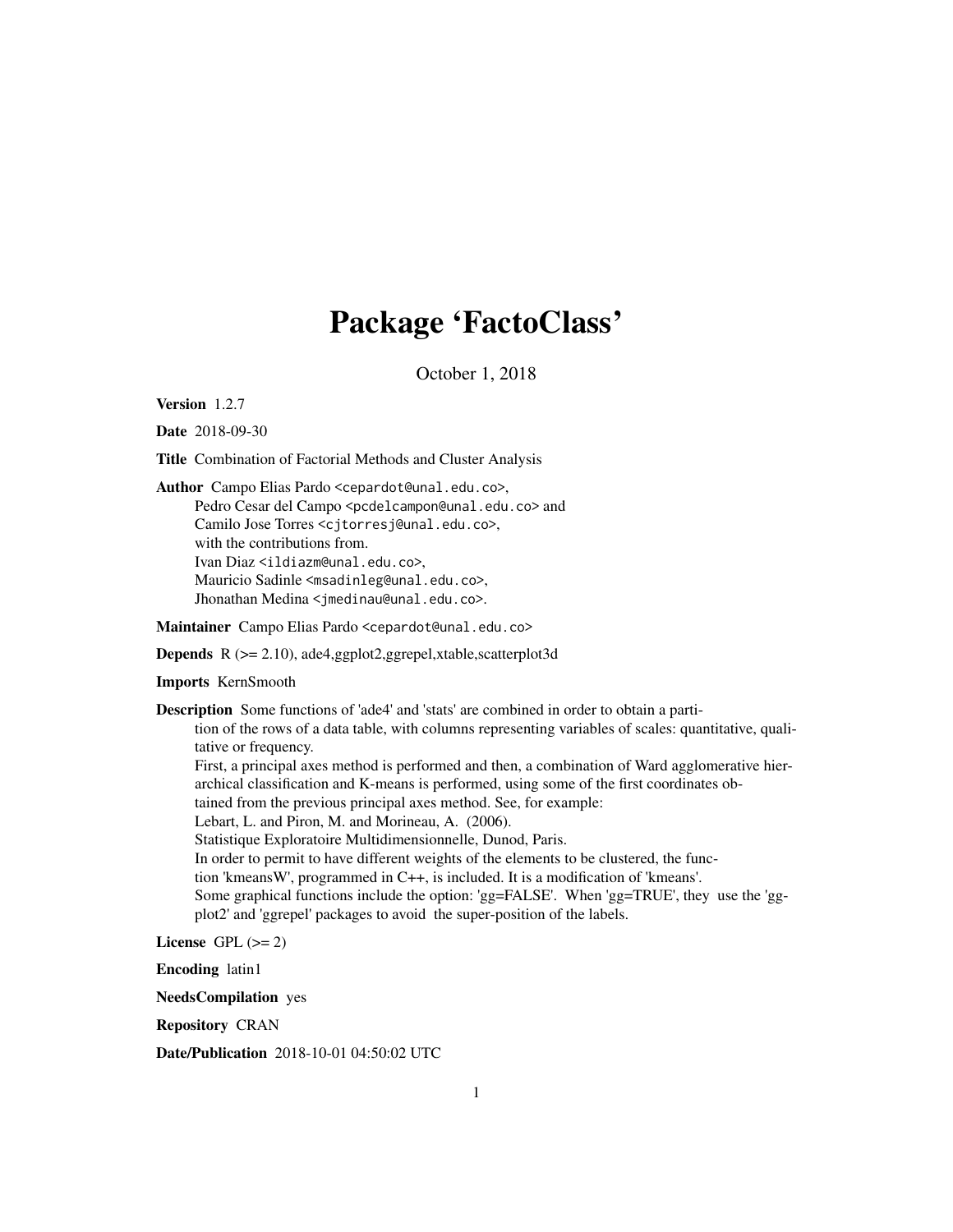### <span id="page-1-0"></span>R topics documented:

|        | $\overline{2}$ |  |
|--------|----------------|--|
|        | $\overline{4}$ |  |
|        | 5              |  |
|        | 5              |  |
|        | 6              |  |
|        | 7              |  |
|        | 8              |  |
|        | 9              |  |
|        | <b>10</b>      |  |
|        | 10             |  |
|        | 12             |  |
|        | 12             |  |
|        | 15             |  |
|        | 17             |  |
|        | 17             |  |
|        | 19             |  |
|        | <b>20</b>      |  |
|        | 22             |  |
| plotet | 23             |  |
|        | 24             |  |
| plotfp | 25             |  |
|        | 27             |  |
|        | 28             |  |
|        | 29             |  |
|        | 30             |  |
|        | 31             |  |
|        |                |  |
|        | 33             |  |

addgrids3d *Add grids to a scatterplot3d*

#### Description

The goal of this function is to add grids on an existing plot created using the package scatterplot3d

#### Usage

```
addgrids3d(x, y = NULL, z = NULL, grid = TRUE, col.grid = "grey",lty.grid = par("lty"), lab = par("lab"), lab.z = mean(lab[1:2]),
  scale.y = 1, angle = 40, xlim = NULL, ylim = NULL, zlim = NULL)
```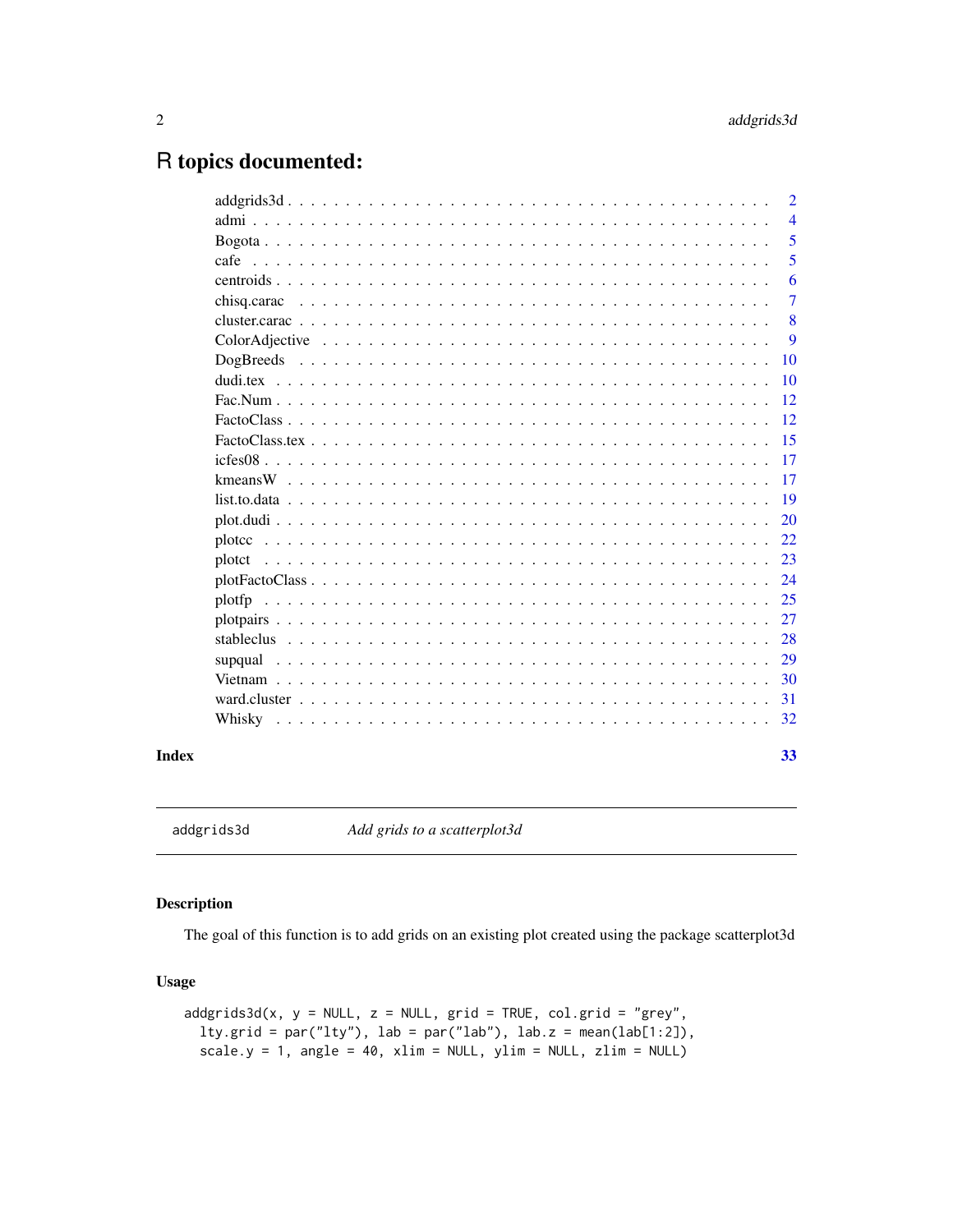#### addgrids3d 3

#### Arguments

| x, y, z            | numeric vectors specifying the x, y, z coordinates of points. x can be a matrix or<br>a data frame containing 3 columns corresponding to the x, y and z coordinates.<br>In this case the arguments y and z are optional        |
|--------------------|--------------------------------------------------------------------------------------------------------------------------------------------------------------------------------------------------------------------------------|
| grid               | specifies the facet(s) of the plot on which grids should be drawn. Possible values<br>are the combination of "xy", "xz" or "yz". Example: $grid = c("xy", "yz")$ . The<br>default value is TRUE to add grids only on xy facet. |
| col.grid, lty.grid |                                                                                                                                                                                                                                |
|                    | color and line type to be used for grids                                                                                                                                                                                       |
| lab                | a numerical vector of the form $c(x, y, len)$ . The values of x and y give the<br>(approximate) number of tickmarks on the x and y axes.                                                                                       |
| lab.z              | the same as lab, but for z axis                                                                                                                                                                                                |
| scale.y            | of y axis related to x- and z axis                                                                                                                                                                                             |
| angle              | angle between x and y axis                                                                                                                                                                                                     |
|                    | xlim, ylim, zlim the x, y and z limits (min, max) of the plot.                                                                                                                                                                 |

#### Note

Users who want to extend an existing scatterplot3d graphic with the function addgrids3d, should consider to set the arguments scale.y, angle, ..., to the value used in scatterplot3d.

#### Author(s)

Alboukadel Kassambara <alboukadel.kassambara@gmail.com>

#### References

<http://www.sthda.com>

```
library(FactoClass)
data(cafe)
Y <- cafe[1:10 ,1:3]
Y3D <- scatterplot3d (Y, main ="Y",type="h",color ="darkblue",box=FALSE)
Y3D$points3d(Y,pch=1)
addgrids3d(Y, grid = c("xy", "xz", "yz"))
cord2d <-Y3D$xyz.convert(Y)
text(cord2d, labels = rownames(Y), cex = 0.8, col = "blue", pos = 4)
```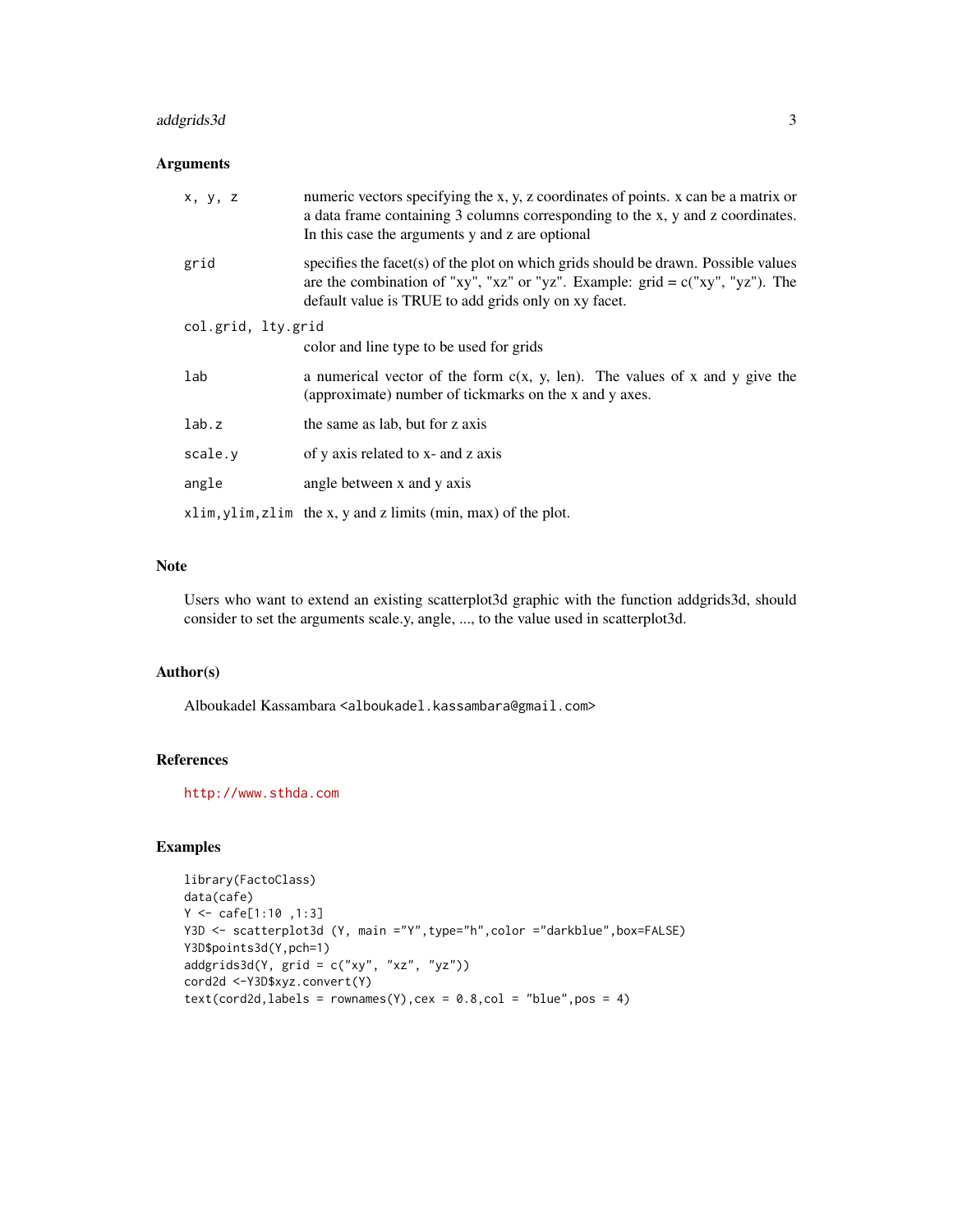<span id="page-3-0"></span>

Score obtained by each of the 445 students admitted to the seven careers of the Facultad de Ciencias of the Universidad Nacional de Colombia Bogota to the first semester of 2013, and some socio demographic information:

carr a factor with the careers as its levels

mate,cien,soci,text,imag score achieved in each of the areas of the admission exam

exam total score of the admission exam

gene gender of the admitted

estr socioeconomic stratum in 3 categories

orig geographic origin of the admitted

edad age of the admitted in categories

niLE if the admitted requires nivelation in language

niMa if the admitted requires nivelation in mathematics

estr socioeconomic stratum in 7 categories

age age of the admitted in years

#### Usage

data(admi)

#### Format

Object of class data.frame with 445 rows and 15 columns.

#### Source

SIA: Academic Information System

#### References

C.E. Pardo (2015). Estadística descriptiva multivariada. Universidad Nacional de Colombia. Facultad de Ciencias.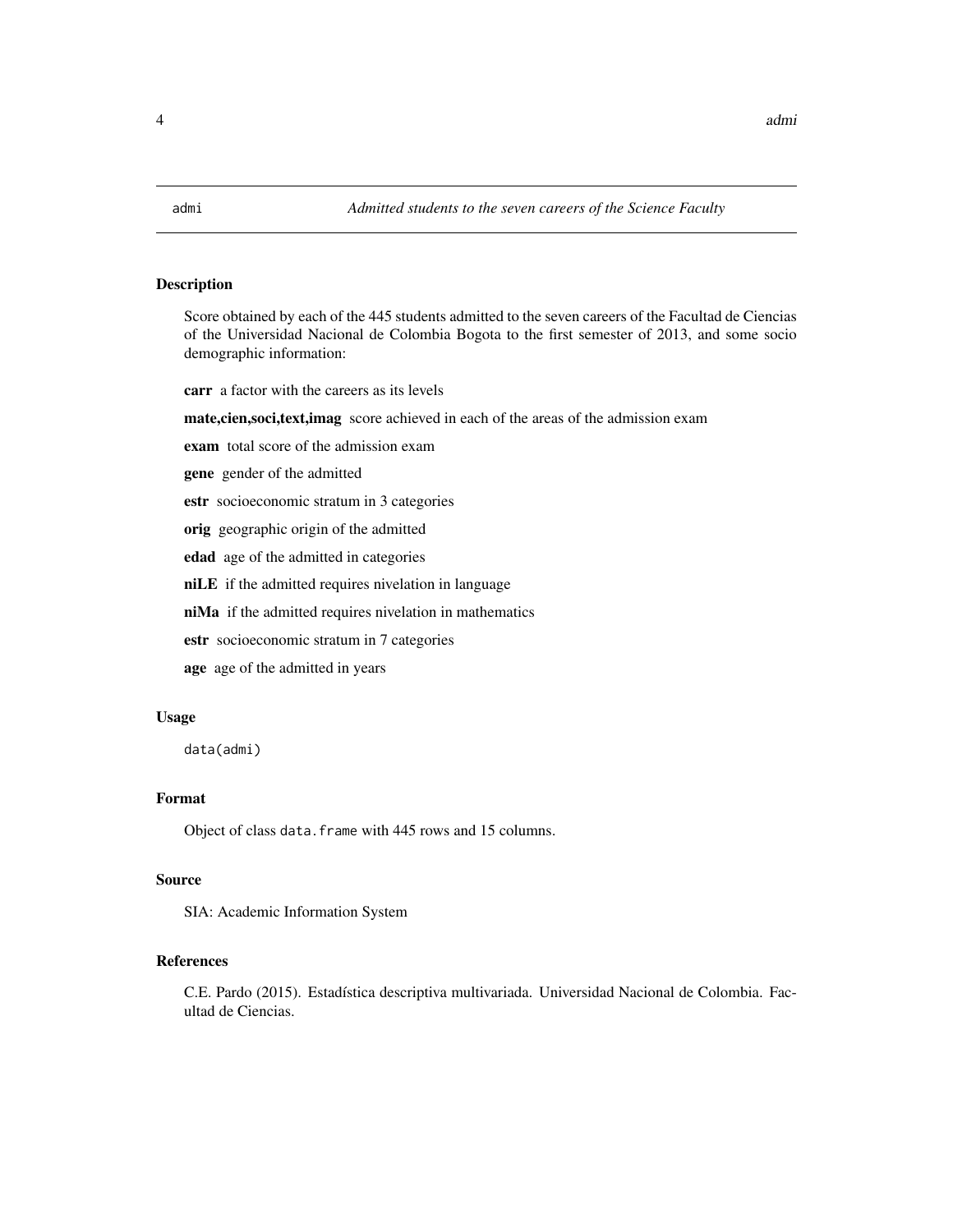<span id="page-4-0"></span>

Contingency Table that indicates the number of blocks of Bogota, in localities by stratums (DAPD 1997, p.77).

#### Usage

data(Bogota)

#### Format

Object whit class data.frame of 19 rows and 7 columns.

#### Source

DAPD (1997), Population, stratification and socioeconomic aspects of Bogota

#### References

C.E. Pardo y J.E. Ortiz (2004). Analisis multivariado de datos en R. Simposio de Estadistica, Cartagena Colombia. [http://www.docentes.unal.edu.co/cepardot/docs/SimposiosEstadistica/](http://www.docentes.unal.edu.co/cepardot/docs/SimposiosEstadistica/PardoOrtiz04.pdf) [PardoOrtiz04.pdf](http://www.docentes.unal.edu.co/cepardot/docs/SimposiosEstadistica/PardoOrtiz04.pdf)

cafe *Cofee cups*

#### Description

Results of the mesure of some properties of twelve coffe cups

#### Usage

data(cafe)

#### Format

Object of class data.frame with 12 rows and 16 columns.

#### Source

R. Duarte and M. Suarez and E. Moreno and P. Ortiz (1996). An\'alisis multivariado por componentes principales, de caf\'es tostados y molidos adulterados con cereales. Cenicaf\'e, 478(2):65-76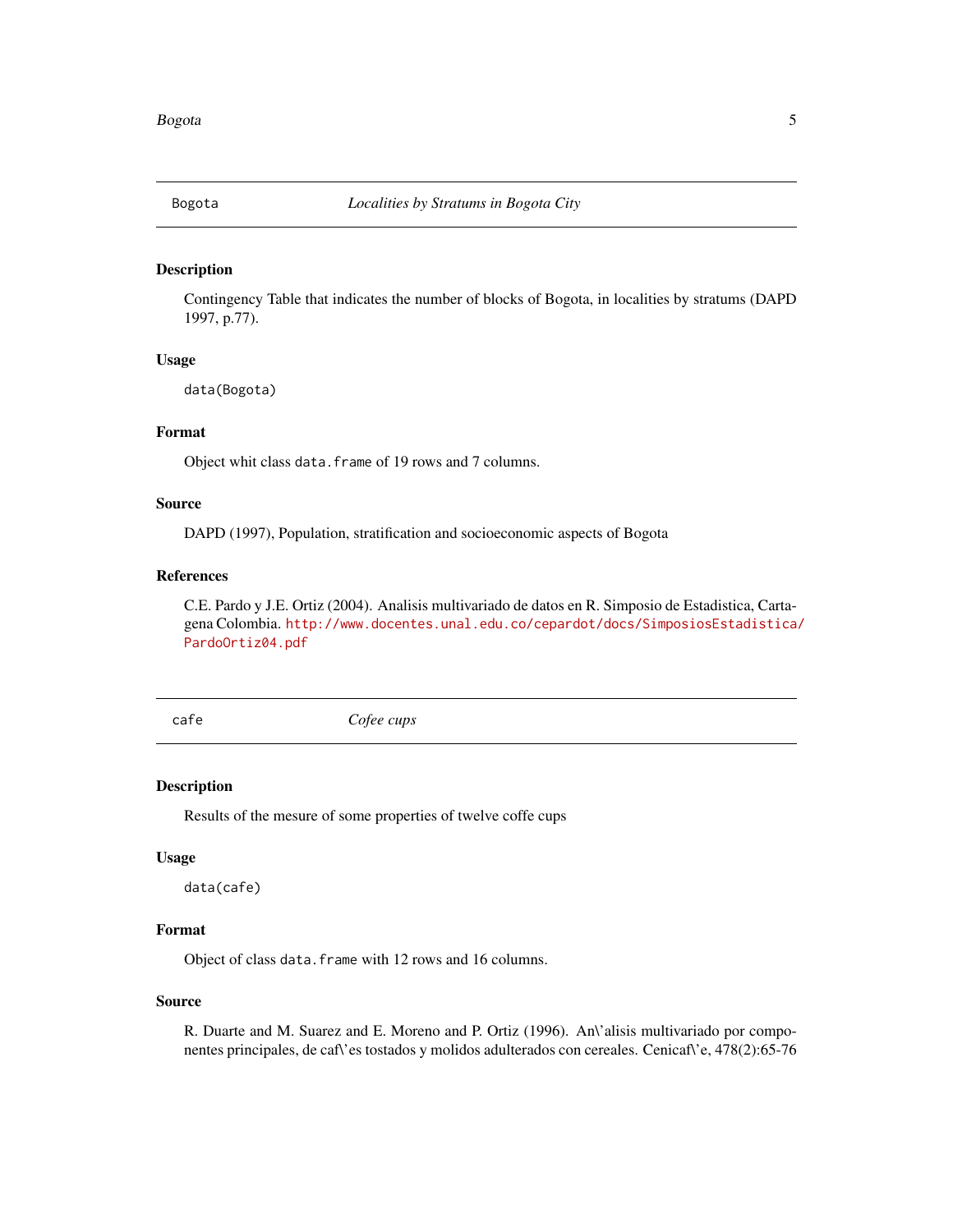#### <span id="page-5-0"></span>References

C.E. Pardo (2015). Estadística descriptiva multivariada. Universidad Nacional de Colombia. Facultad de Ciencias.

#### centroids *Centroids of the Classes of a Partition*

#### Description

It evaluates the centroids of a partition with the weights in rw

#### Usage

```
centroids(df,cl,rw=rep(1/nrow(df),nrow(df)))
```
#### Arguments

| df | object of class data. frame, with the data of variables or coordinates |
|----|------------------------------------------------------------------------|
| c1 | vector indicating the cluster of each element                          |
| rw | weight of the rows of df, by default the same                          |

#### Value

Object of class list with the following:

| centroids | class centroids    |
|-----------|--------------------|
| weights   | class weights      |
| cr        | correlation ratios |

#### Author(s)

Campo Elias Pardo <cepardot@unal.edu.co>

```
data(iris)
centroids(iris[,-5],iris[,5])
```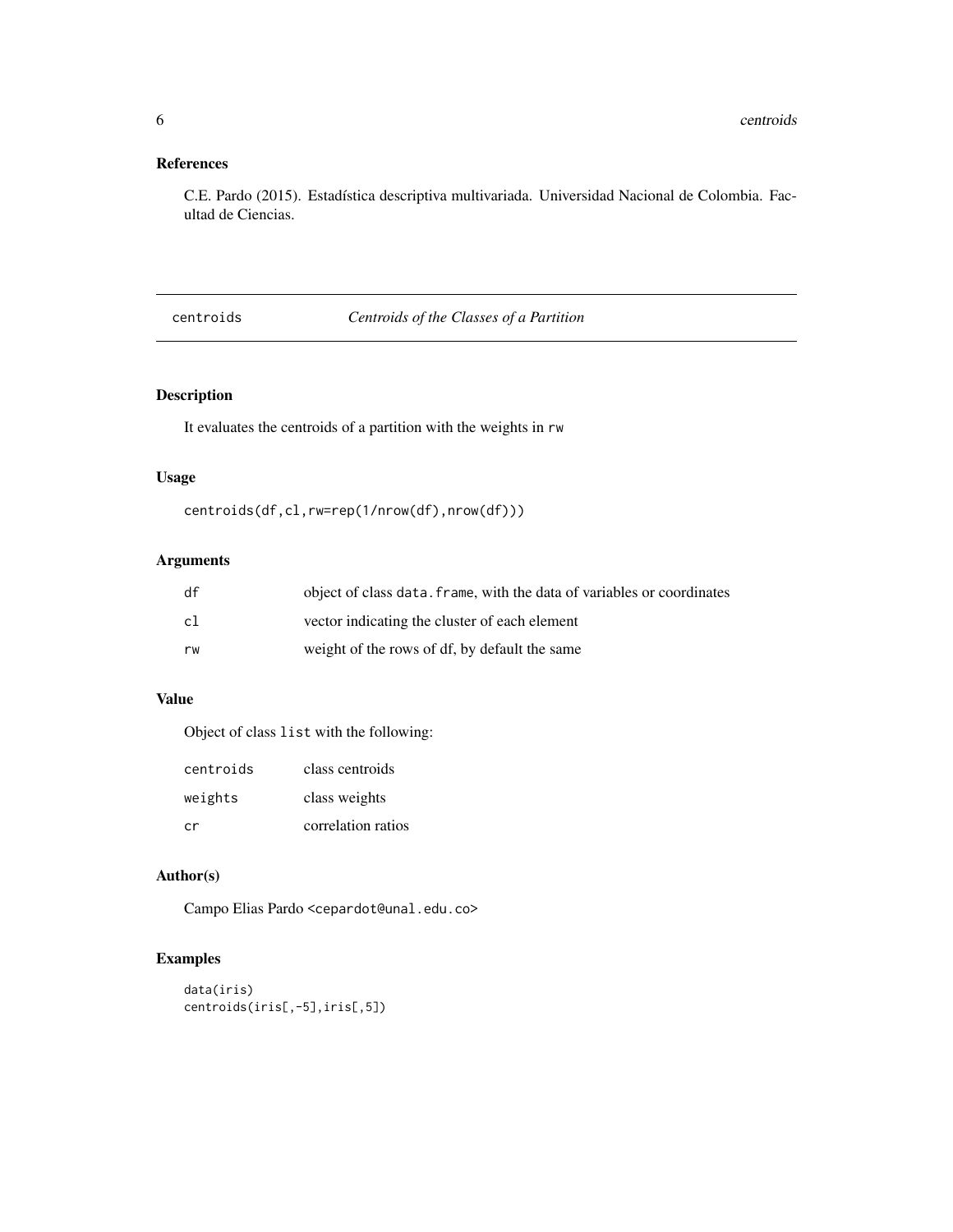<span id="page-6-0"></span>

Chisqure tests are performed for the contingency tables crossing a qualitative variable named cl and the qualitative variables present in columns from df

#### Usage

chisq.carac(df,cl,thr=2,decr=TRUE)

#### Arguments

| df   | data, frame, with factors contain the categories of the qualitave variables                 |
|------|---------------------------------------------------------------------------------------------|
| cl   | factor indicating the category of each subject                                              |
| thr  | threshold of test value, if decr=TRUE, only the rows where tval $\ge$ = thr are<br>returned |
| decr | if decr=TRUE the rows are returned in decreasing order                                      |

#### Value

Matrix with the following columns:

| chi2 | chisquare statistic                     |
|------|-----------------------------------------|
| dfr  | degree of fredom of chisquare densidity |
| pval | \$p\$ value                             |
| tval | quantil qnorm(pval, lower.tail=FALSE    |
| phi2 | phi2=chi2/n                             |

#### Author(s)

Campo Elias Pardo <cepardot@unal.edu.co>

```
data(DogBreeds)
round(chisq.carac(DogBreeds[,-7],DogBreeds[,7]),3)
round(chisq.carac(DogBreeds[,-7],DogBreeds[,7],decr=FALSE),3)
```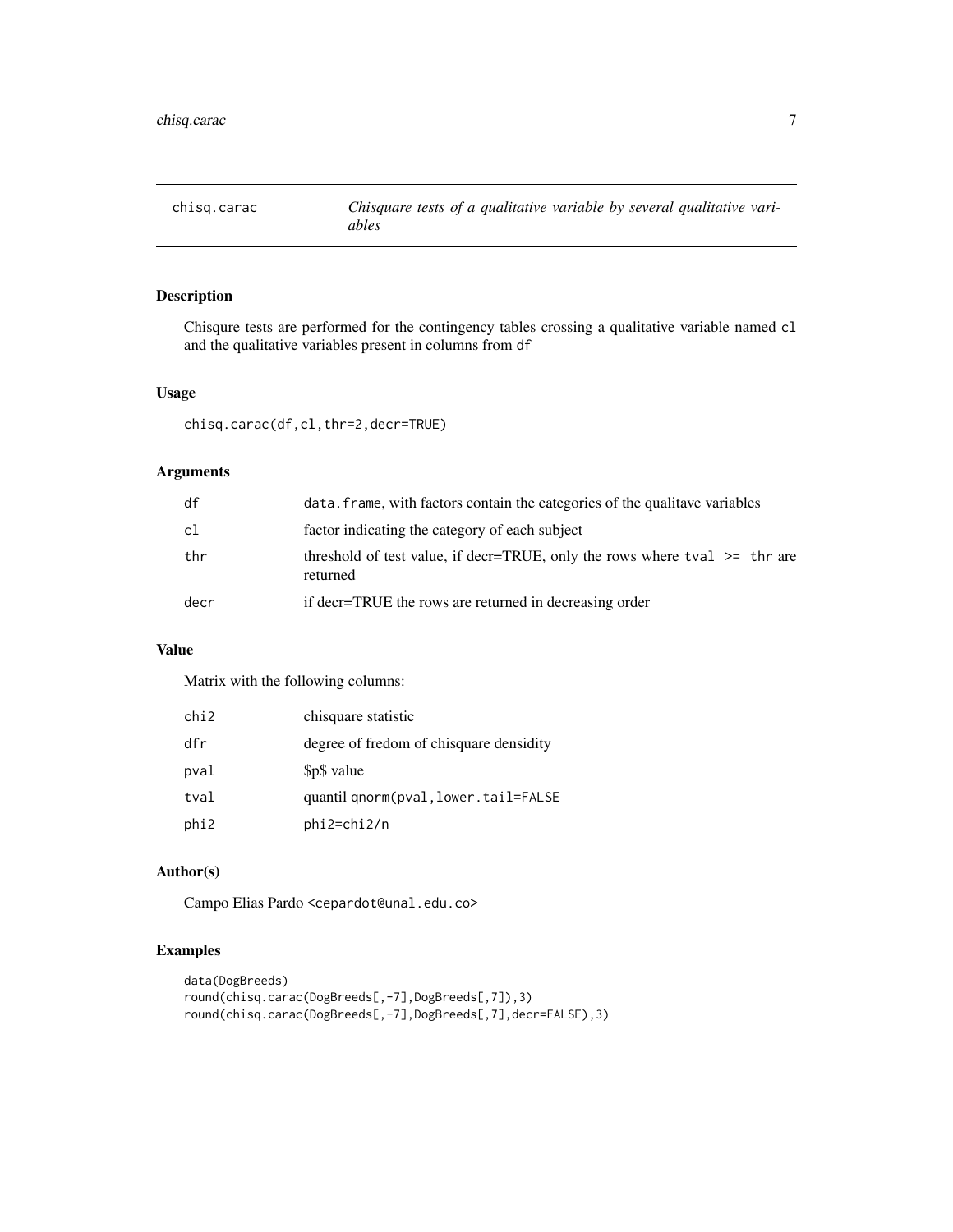<span id="page-7-0"></span>

It makes the characterization of the classes or cluster considering the variables in tabla. These variables can be quantitative, qualitative or frequencies.

#### Usage

```
cluster.carac( tabla,class,tipo.v="d",v.lim= 2,dn=3,dm=3,neg=TRUE)
```
#### Arguments

| tabla  | object data. frame with variables of characterization, the variables must be of a<br>single type (quantitative, qualitative or frequencies) |
|--------|---------------------------------------------------------------------------------------------------------------------------------------------|
| class  | vector that determines the partition of the table                                                                                           |
| tipo.v | type of variables: quantitative("continuas"), qualitative ("nominales") or fre-<br>quencies ("frecuencia")                                  |
| v.lim  | test value to show the variable or category like characteristic.                                                                            |
| dn     | number of decimal digits for the p and test values.                                                                                         |
| dm     | number of decimal digits for the means.                                                                                                     |
| neg    | if neg=TRUE, the variables or categories with negative test values are showed.                                                              |

#### Details

For nominal or frecuency variables it compares the percentage of the categories within each class with the global percentage. For continuous variables it compares the average within each class with the general average. Categories and variables are ordered within each class by the test values and it shows only those that pass the threshold v.lim.

#### Value

Object of class list. It has the characterization of each class or cluster.

#### Author(s)

Pedro Cesar del Campo <pcdelcampon@unal.edu.co>, Campo Elias Pardo <cepardot@unal.edu.co>, Mauricio Sadinle <msadinleg@unal.edu.co>

#### References

Lebart, L. and Morineau, A. and Piron, M. (1995) Statisitique exploratoire multidimensionnelle, Paris.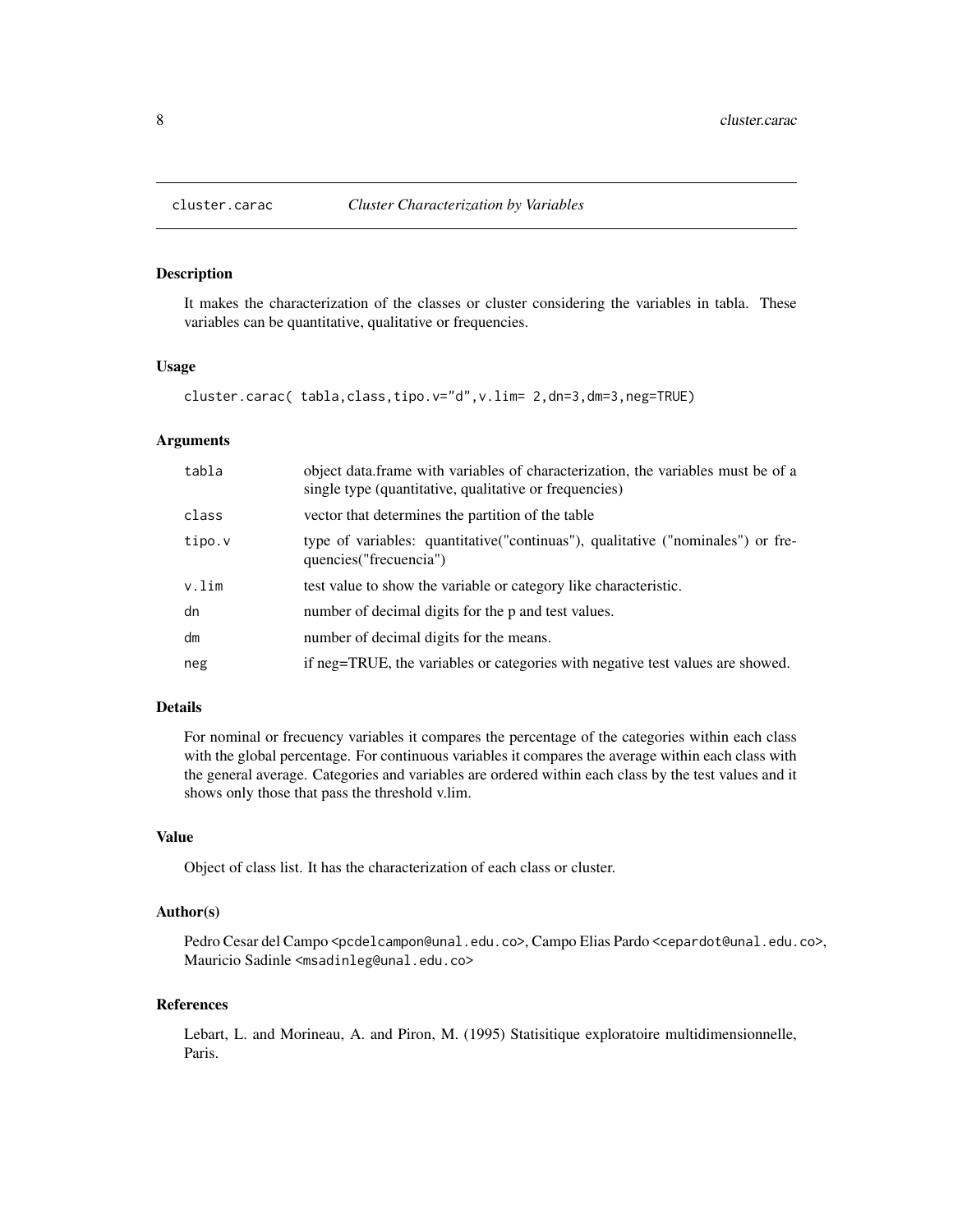#### <span id="page-8-0"></span>ColorAdjective 9

#### Examples

```
data(DogBreeds)
DB.act <- DogBreeds[-7] # active variables
DB.function <- subset(DogBreeds, select=7)
cluster.carac(DB.act,DB.function,"ca",2.0) # nominal variables
data(iris)
iris.act <- Fac.Num(iris)$numeric
```

```
class <- Fac.Num(iris)$factor
cluster.carac(iris.act,class,"co",2.0) # continuous variables
# frequency variables
data(DogBreeds)
attach(DogBreeds)
weig<-table(FUNC,WEIG)
weig<-data.frame(weig[,1],weig[,2],weig[,3])
cluster.carac(weig, row.names(weig), "fr", 2) # frequency variables
detach(DogBreeds)
```
ColorAdjective *Associations between colors and adjectives.*

#### Description

A group of students from Nanterre University (Paris X) were presented with a list of eleve colours: blue, yellow, red, white, pink, brown, purple, grey, black, green and orange. Each person in the group was asked to describe each color with one ore more adjectives. A final list of 89 adjectives were associates with eleven colors.

#### Usage

```
data(ColorAdjective)
```
#### Format

Object of class data.frame with 89 rows and 11 columns.

#### Source

Jambu, M. and Lebeaux M.O. Cluster Analysis and Data Analysis. North-Holland. Amsterdam 1983.

#### References

Fine, J. (1996), *Iniciacion a los analisis de datos multidimensionales a partir de ejemplos*, Notas de curso, Montevideo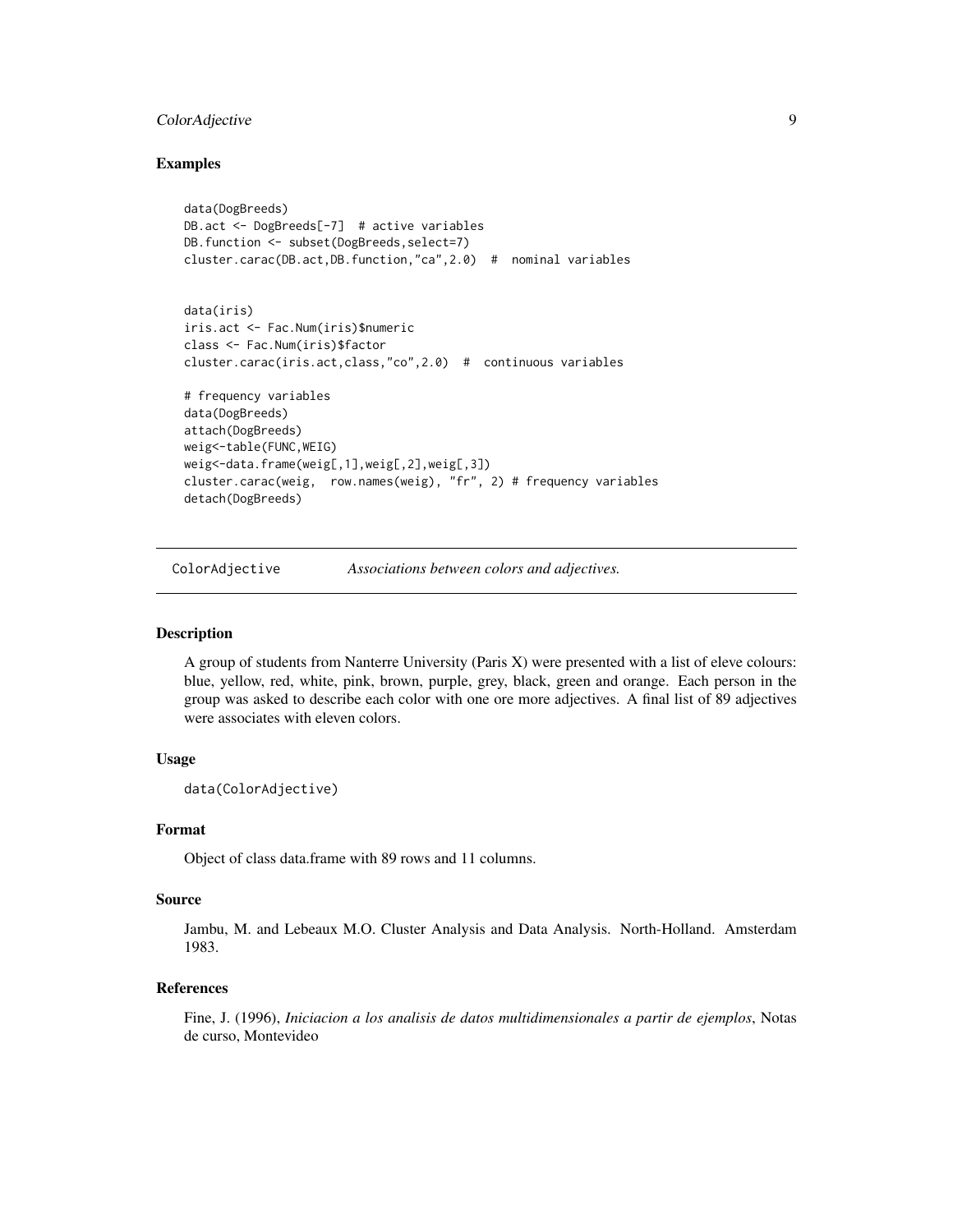<span id="page-9-0"></span>DogBreeds *Dog Breeds*

#### Description

Table that describes 27 dog breeds considering their size, weight, speed, intelligence, affectivity, aggressiveness and function.

#### Usage

data(DogBreeds)

#### Format

Object of class data.frame with 27 rows and 7 columns with the following description:

|                     | <b>VARIABLE</b>      | <b>CATEGORIES</b> |             |              |
|---------------------|----------------------|-------------------|-------------|--------------|
| $\left[ .1 \right]$ | Size(SIZE)           | Small(sma)        | Mediun(med) | Large(lar)   |
| $\left[ 1,2\right]$ | Weight(WEIG)         | lightweight(lig)  | Mediun(med) | Heavy(hea)   |
| $\left[ .3 \right]$ | Speed(SPEE)          | Low(low)          | Mediun(med) | High(hig)    |
| [4]                 | Intelligence(INTE)   | Low(low)          | Mediun(med) | High(hig)    |
| $\left[ .5 \right]$ | Affectivity(AFFE)    | Low(low)          | High(hig)   |              |
| $[0.6]$             | aggressiveness(AGGR) | Low(low)          | High(hig)   |              |
| $\left[ .7 \right]$ | function(FUNC)       | $Company$ (com)   | Hunt(hun)   | Utility(uti) |

#### Source

Fine, J. (1996), 'Iniciacion a los analisis de datos multidimensionales a partir de ejemplos', Notas de clase, Montevideo.

#### References

Brefort, A.(1982), 'Letude des races canines a partir de leurs caracteristiques qualitatives', HEC - Jouy en Josas

| dudi.tex | LaTeX Tables of Coordinates and Aids to Interpretation of Principal |
|----------|---------------------------------------------------------------------|
|          | Axis Methods                                                        |

#### Description

Coordinates and aids of interpretation are wrote in tabular environment of LaTeX inside a Table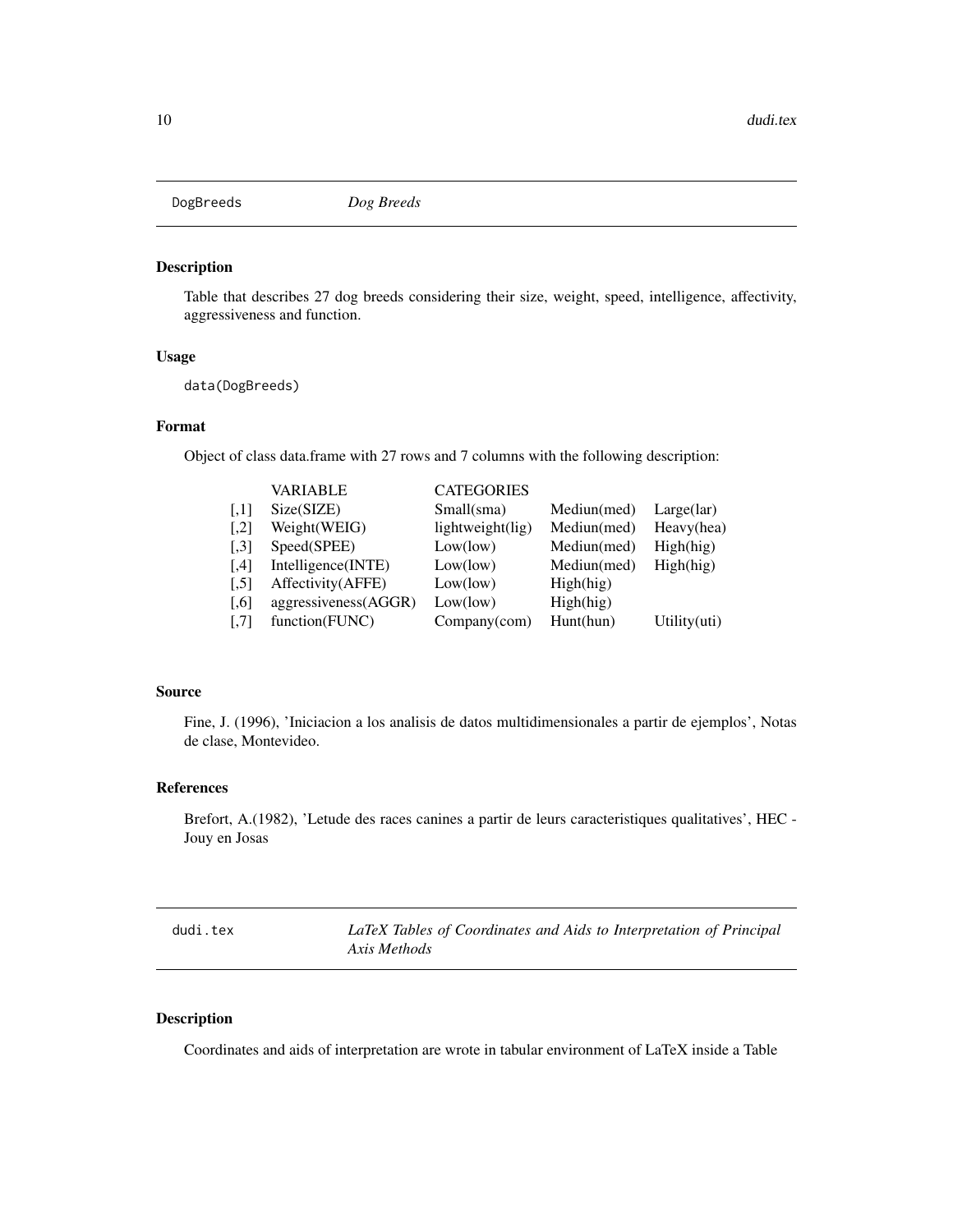#### dudi.tex 11

#### Usage

```
dudi.tex(dudi,job="",aidsC=TRUE,aidsR=TRUE,append=TRUE)
latex(obj,job="latex",tit="",lab="",append=TRUE,dec=1)
```
#### Arguments

| dudi   | an object of class dudi                                                             |
|--------|-------------------------------------------------------------------------------------|
| job    | a name to identify files and outputs                                                |
| aidsC  | if it is TRUE the coordinates and aids of interpretation of the columns are printed |
| aidsR  | if it is TRUE the coordinates and aids of interpretation of the rows are printed    |
| append | if it is TRUE LaTeX outputs are appended on the file                                |
| obj    | object to export to LaTeX                                                           |
| tit    | title of the table                                                                  |
| lab    | label for crossed references of LaTeX table                                         |
| dec    | number of decimal digits                                                            |
|        |                                                                                     |

#### Details

latex function is used to builp up a table. The aids of interpretation are obtained with inertia.dudi of ade4. A file is wrote in the work directory (job.txt) with the following tables:

tvalp eigenvalues

c1 eigenvectors

co column coordinates

col.abs column contributions in percentage

col.rel quality of the representation of columns in percentage

col.cum accumulated quality of the representation of columns in percentage/100

li row coordinates

row.abs row contributions in percent

row.rel quality of the representation of rows in percentage

row.cum accumulated quality of the representation of rows in percentage/100

#### Author(s)

Campo Elias PARDO <cepardot@unal.edu.co>

```
data(Bogota)
coa1 <- dudi.coa(Bogota[,2:7], scannf = FALSE)
dudi.tex(coa1,job="Bogota")
```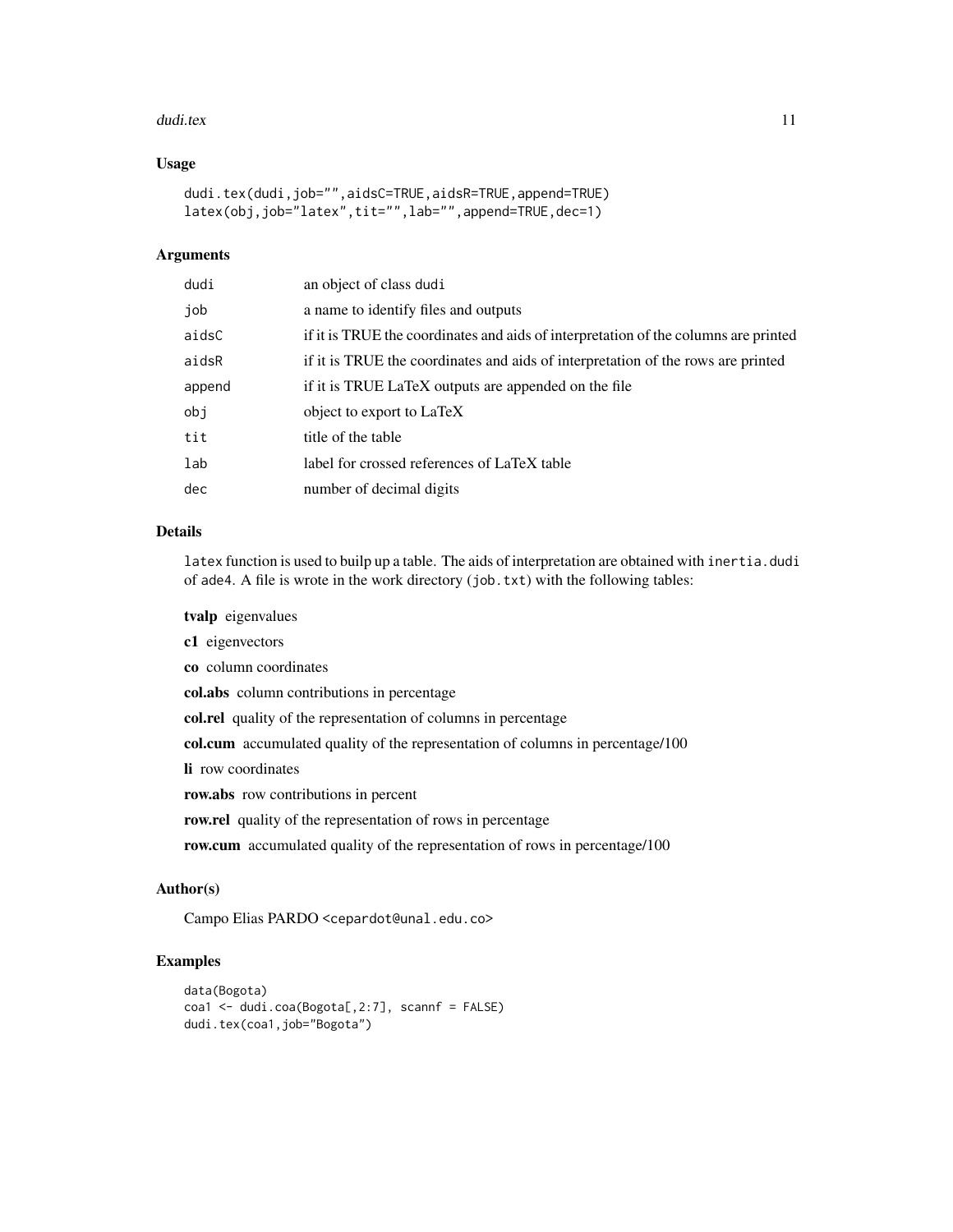<span id="page-11-0"></span>

An object of class data.frame is divided into a list with two tables, one with quantitative variables and the other with qualitative variables.

#### Usage

Fac.Num(tabla)

#### Arguments

tabla object of class 'data.frame'

#### Value

It returns one list with one or two objects of class data.frame with the following characteristics:

| factor  | table with the qualitative variables  |
|---------|---------------------------------------|
| numeric | table with the quantitative variables |

#### Author(s)

Pedro Cesar Del Campo <pcdelcampon@unal.edu.co>

#### Examples

```
data(DogBreeds)
Fac.Num(DogBreeds)
```
data(iris) Fac.Num(iris)

<span id="page-11-1"></span>FactoClass *Combination of Factorial Methods and Cluster Analysis*

#### Description

Performs the factorial analysis of the data and a cluster analysis using the nfcl first factorial coordinates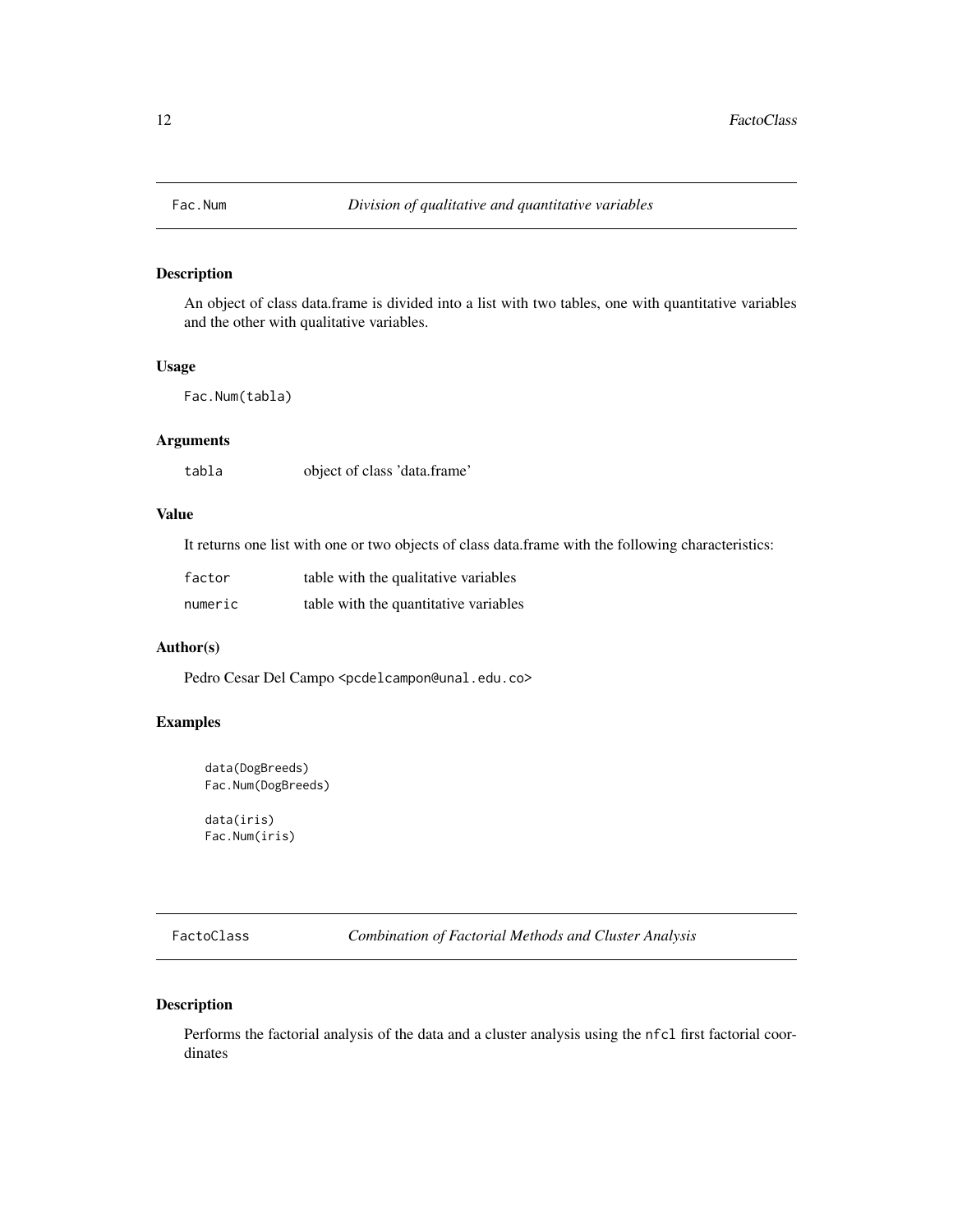#### FactoClass 23

#### Usage

```
FactoClass( dfact, metodo, dfilu = NULL, nf = 2, nfcl = 10, k.clust = 3,
            scanFC = TRUE , n.max = 5000 , n.clus = 1000 ,sign = 2.0,
            conso=TRUE, n.indi = 25, row.w = rep(1, nrow(dfact)))
## S3 method for class 'FactoClass'
print(x, \ldots)analisis.clus(X,W)
```
#### Arguments

| dfact    | object of class data. frame, with the data of active variables.                                                                                                                                                           |
|----------|---------------------------------------------------------------------------------------------------------------------------------------------------------------------------------------------------------------------------|
| metodo   | function of ade4 for ade4 factorial analysis, dudi.pca, Principal Component<br>Analysis; dudi.coa, Correspondence Analysis; witwit.coa, Internal Corre-<br>spondence Analysis; dudi.acm, Multiple Correspondence Analysis |
| dfilu    | ilustrative variables (default NULL)                                                                                                                                                                                      |
| nf       | number of axes to use into the factorial analysis (default 2)                                                                                                                                                             |
| nfcl     | number of axes to use in the classification (default 10)                                                                                                                                                                  |
| k.clust  | number of classes to work (default 3)                                                                                                                                                                                     |
| scanFC   | if is TRUE, it asks in the console the values nf, nfcl y k.clust                                                                                                                                                          |
| n.max    | when $rowname(dfact) \geq n.max$ , k-means is performed previous to hierarchical<br>clustering (default 5000)                                                                                                             |
| n.clus   | when rowname (fact) >= $n$ . max, the previous k-means is performed with $n$ .clus<br>groups (default 1000)                                                                                                               |
| sign     | threshold test value to show the characteristic variables and modalities                                                                                                                                                  |
| conso    | when conso is TRUE, the process of consolidating the classification is per-<br>formed (default TRUE)                                                                                                                      |
| n.indi   | number of indices to draw in the histogram (default 25)                                                                                                                                                                   |
| row.w    | vector containing the row weights if metodo $\lt$ dudi.coa                                                                                                                                                                |
| X        | object of class FactoClass                                                                                                                                                                                                |
| $\ddots$ | further arguments passed to or from other methods                                                                                                                                                                         |
| Χ        | coordinates of the elements of a class                                                                                                                                                                                    |
| W        | weights of the elements of a class                                                                                                                                                                                        |
|          |                                                                                                                                                                                                                           |

#### Details

Lebart et al. (1995) present a strategy to analyze a data table using multivariate methods, consisting of an intial factorial analysis according to the nature of the compiled data, followed by the performance of mixed clustering. The mixed clustering combines hierarchic clustering using the Ward's method with K-means clustering. Finally a partition of the data set and the characterization of each one of the classes is obtained, according to the active and illustrative variables, being quantitative, qualitative or frequency.

FactoClass is a function that connects procedures of the package ade4 to perform the analysis factorial of the data and from stats for the cluster analysis.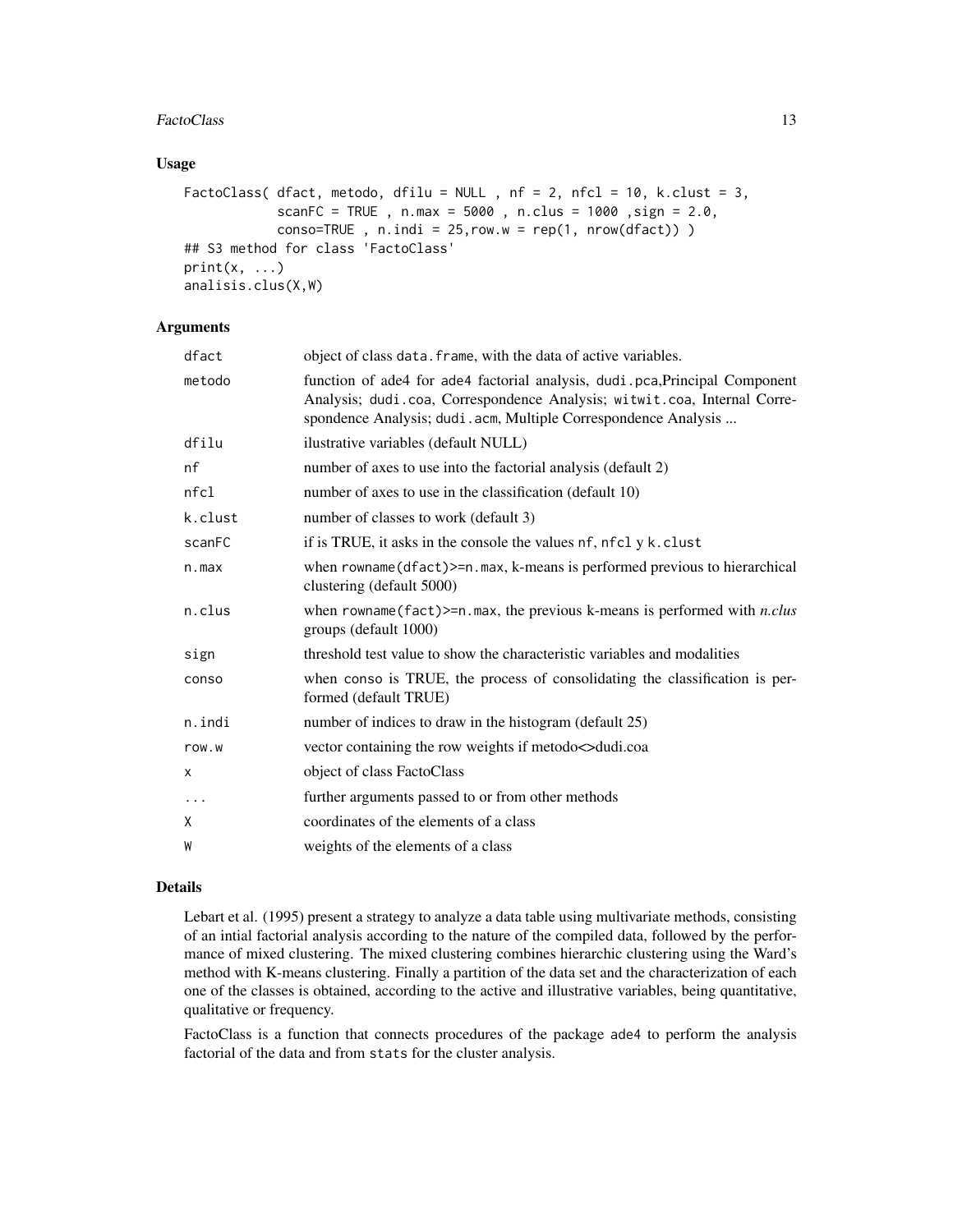<span id="page-13-0"></span>The function analisis.clus calculates the geometric characteristics of each class: size, inertia, weight and square distance to the origin.

For impression in LaTeX format see [FactoClass.tex](#page-14-1)

To draw factorial planes with cluster see [plotFactoClass](#page-23-1)

#### Value

object of class FactoClass with the following:

| dudi       | object of class dudi from ade4 with the specifications of the factorial analysis |
|------------|----------------------------------------------------------------------------------|
| nfc1       | number of axes selected for the classification                                   |
| k          | number of classes                                                                |
| indices    | table of indices obtained through WARD method                                    |
| cor.clus   | coordinates of the clusters                                                      |
| clus.summ  | summary of the clusters                                                          |
| cluster    | vector indicating the cluster of each element                                    |
| carac.cate | cluster characterization by qualitative variables                                |
| carac.cont | cluster characterization by quantitative variables                               |
| carac.frec | cluster characterization by frequency active variables                           |

#### Author(s)

Pedro Cesar del Campo <pcdelcampon@unal.edu.co>, Campo Elias Pardo <cepardot@unal.edu.co> <http://www.docentes.unal.edu.co/cepardot>, Ivan Diaz <ildiazm@unal.edu.co>, Mauricio Sadinle <msadinleg@unal.edu.co>

#### References

Lebart, L. and Morineau, A. and Piron, M. (1995) Statisitique exploratoire multidimensionnelle, Paris.

#### Examples

```
# Cluster analysis with Correspondence Analysis
data(ColorAdjective)
FC.col <-FactoClass(ColorAdjective, dudi.coa)
6
10
5
FC.col
FC.col$dudi
```
# Cluster analysis with Multiple Correspondence Analysis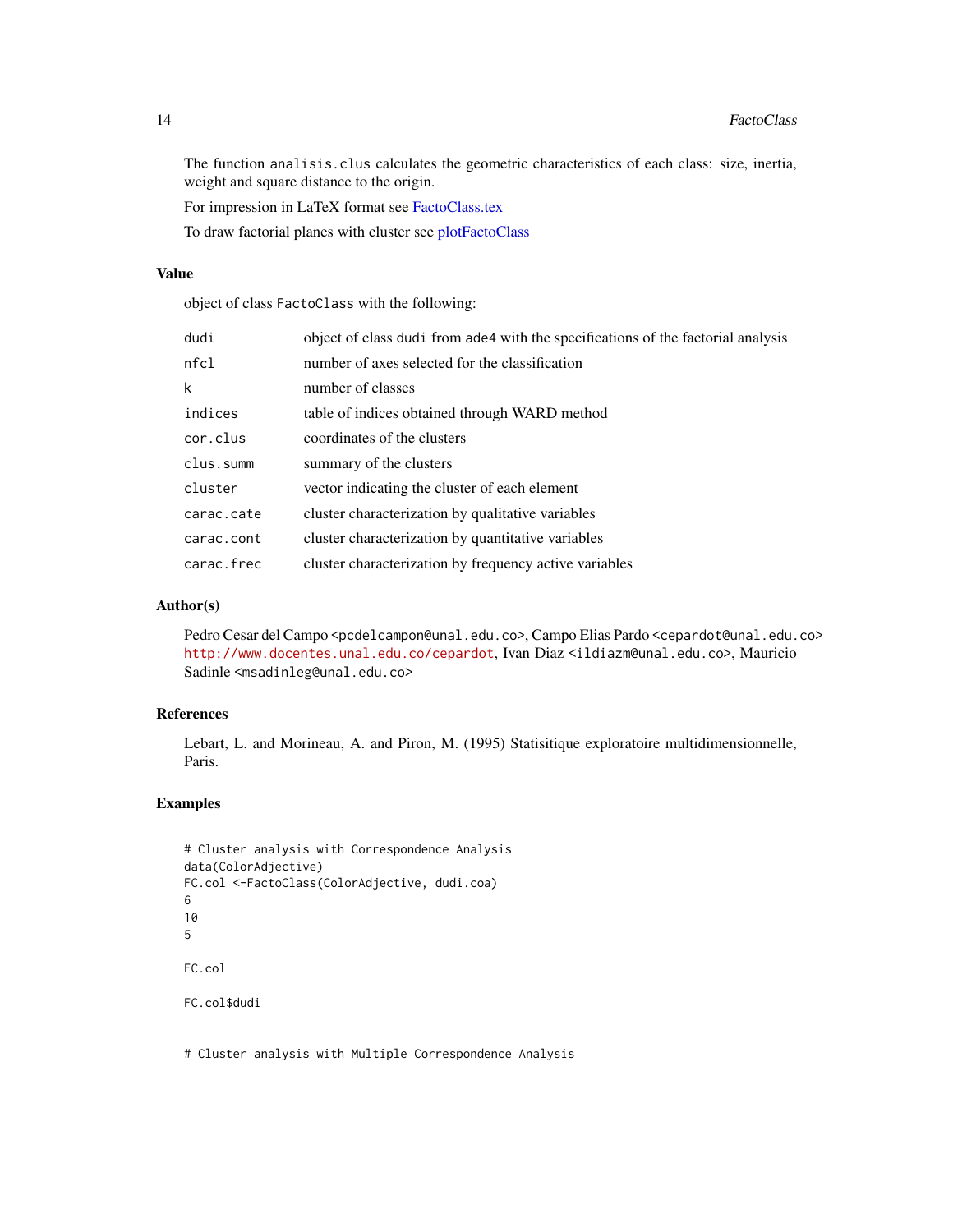#### <span id="page-14-0"></span>FactoClass.tex 15

```
data(DogBreeds)
DB.act <- DogBreeds[-7] # active variables
DB.ilu <- DogBreeds[7] # ilustrative variables
FC.db <-FactoClass( DB.act, dudi.acm, k.clust = 4,
                      scanFC = FALSE, dfilu = DB.ilu, nfc1 = 10)FC.db
FC.db$clus.summ
FC.db$indices
```
<span id="page-14-1"></span>

| FactoClass.tex | Table of Coordinates, Aids of Interpretation of the Principal Axes and |
|----------------|------------------------------------------------------------------------|
|                | Cluster Analysis in LaTeX format.                                      |

#### Description

The coordinates, aids of interpretation and results of cluster analysis of an object of class FactoClass are written in tables for edition in LaTeX format and written in a file.

#### Usage

```
FactoClass.tex(FC,job="",append=TRUE, dir = getwd(), p.clust = FALSE)
## S3 method for class 'FactoClass.tex'
print(x, \ldots)latexDF(obj, job="latex" ,tit="" ,lab="" ,append=TRUE ,dec=1,
                     dir = getwd(), to.print = TRUE)
roundDF(tabla,dec=1)
```
#### Arguments

| FC.     | object of class FactoClass.                                                                      |
|---------|--------------------------------------------------------------------------------------------------|
| job     | A name to identify the exit.                                                                     |
| append  | if is 'TRUE' the exit in LaTeX format is added to the file.                                      |
| dir     | name of the directory in which the file is kept.                                                 |
| p.clust | the value of this parameter is 'TRUE' or 'FALSE' to print or not the cluster of<br>each element. |
| tabla   | object of class 'data frame'.                                                                    |
| dec     | number of decimal.                                                                               |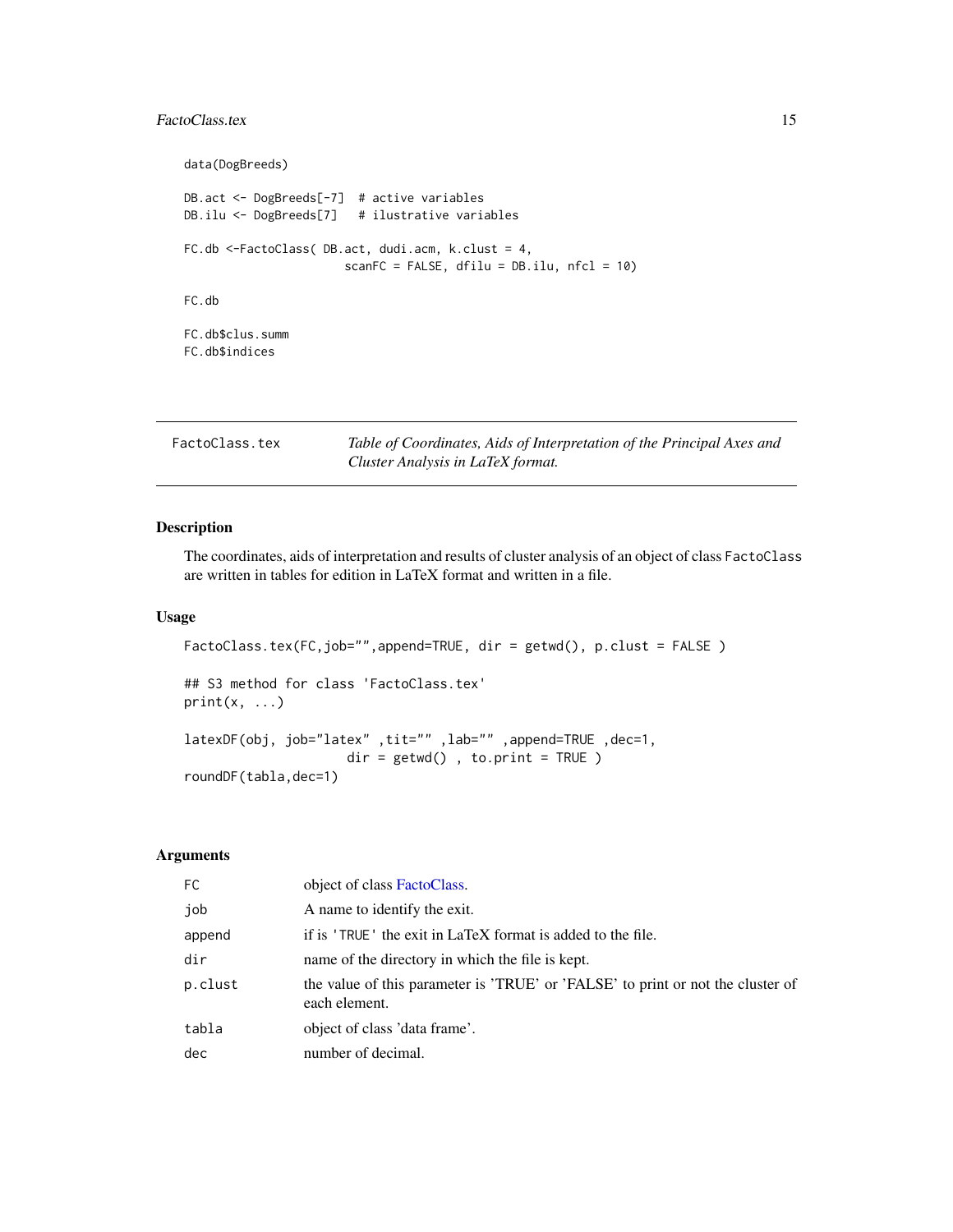<span id="page-15-0"></span>

| x         | object of class FactoClass.tex                            |
|-----------|-----------------------------------------------------------|
| $\ddotsc$ | further arguments passed to or from other methods         |
| obi       | object of class data.frame.                               |
| tit       | title of the table in LaTeX format.                       |
| lab       | label of the table in LaTeX format.                       |
| to.print  | if it is 'TRUE' the table is also printed in the console. |

#### Details

This function helps with the construction of tables in *LaTeX* format. Besides, it allows a easy reading of the generated results by [FactoClass.](#page-11-1) The function latexDF is an entrance to xtable and turns an object of class data.frame a table in LaTeX format.

#### Value

object of class FactoClass.tex with the following characteristics:

| tvalp      | eigenvalues * 1000.                                                                     |
|------------|-----------------------------------------------------------------------------------------|
| c1         | eigenvectors.                                                                           |
| CO         | coordinates of the columns.                                                             |
| col.abs    | contribution of each column to the inertia of the axis (percentage).                    |
| col.rel    | quality of representation of each column (percentage).                                  |
| col.cum    | quality of representation of each column accumulated in the subspace (percent-<br>age). |
| li         | coordinates of the rows.                                                                |
| row.abs    | contribution of each rows to the inertia of the axis (percentage).                      |
| row.rel    | quality of representation of each rows (percentage).                                    |
| row.cum    | quality of representation of each rows accumulated in the subspace (percentage).        |
| indices    | table of indices of level generated by the Ward cluster analysis.                       |
| cor.clus   | coordinates of the center of gravity of each cluster.                                   |
| clus.summ  | summary of the cluster.                                                                 |
| carac.cate | cluster characterization by qualitative variables.                                      |
| carac.cont | cluster characterization by quantitative variables.                                     |
| cluster    | vector indicating the cluster of each element.                                          |

#### Author(s)

Pedro Cesar del Campo <pcdelcampon@unal.edu.co>, Campo Elias Pardo <cepardot@unal.edu.co>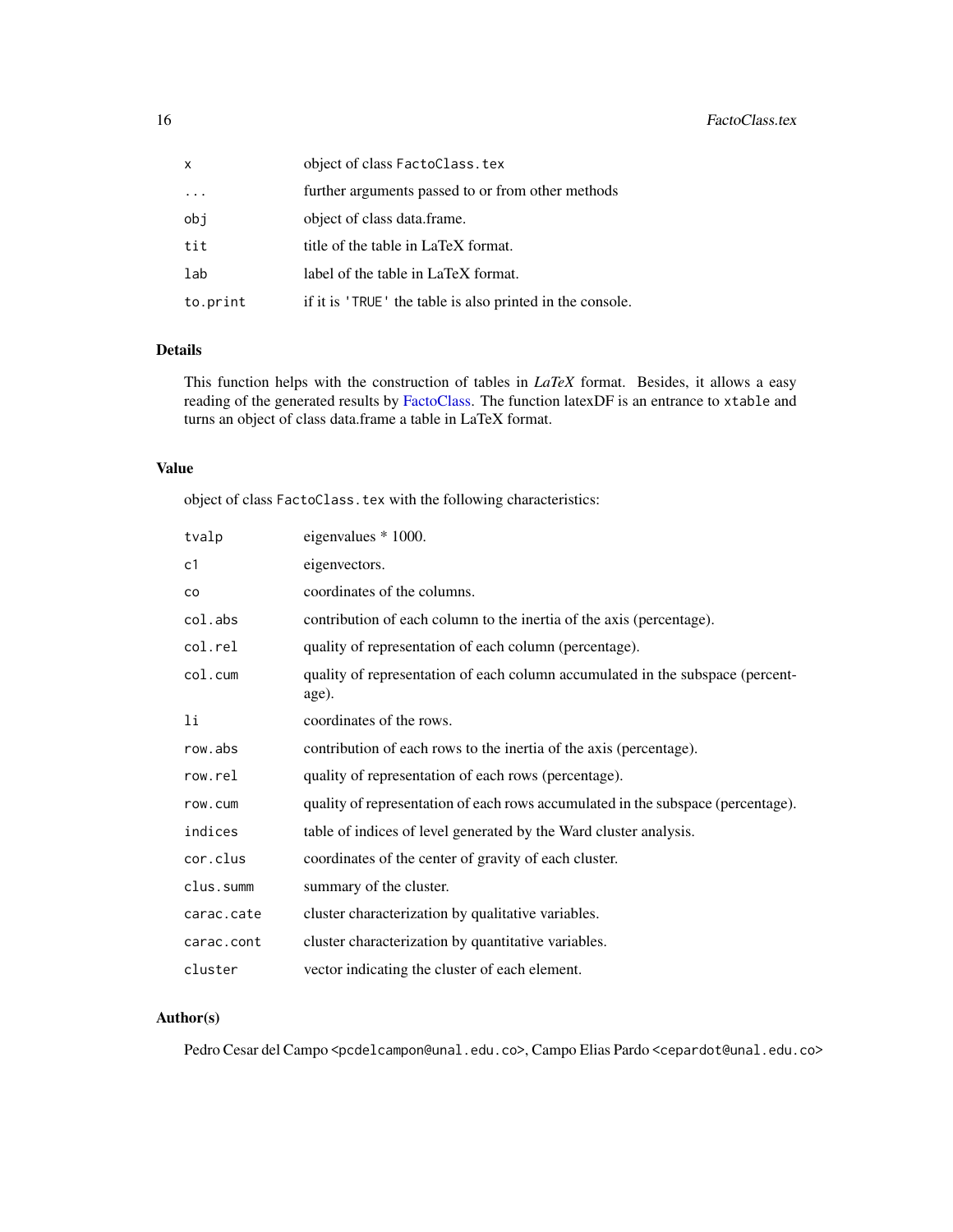#### <span id="page-16-0"></span> $i$ cfes $08$  17

#### Examples

```
data(DogBreeds)
DB.act <- DogBreeds[-7] # active variables
DB.ilu <- DogBreeds[7] # illustrative variables
# MCA
FaCl <- FactoClass( DB.act, dudi.acm,
                    scanFC = FALSE, dfilu = DB.ilu, nfcl = 10, k.clust = 4 )
FactoClass.tex(FaCl,job="DogBreeds1", append=TRUE)
# FactoClass.tex(FaCl,job="DogBreeds", append=TRUE , p.clust = TRUE)
```
icfes08 *Departmenst by Levels of Schools in Colombia*

#### Description

Contingency Table that classificaes the schools of Colombia by departments and level of the schools agree with the performance of its students.

#### Usage

data(icfes08)

#### Format

Object whit class data.frame of 29 rows and 12 columns.

#### Source

ICFES Colombia

#### References

C.E. Pardo, M. B\'ecue and J.E. Ortiz (2013). Correspondence Analysis of Contingency Tables with Subpartitions on Rowsand Columns. Revista Colombiana de Estad\'istica, 36(1):115-144.

kmeansW *K-means with Weights of the Elements*

#### Description

It is a modification of kmeans Hartigan-Wong algorithm to consider the weight of the elements to classify.

#### Usage

```
kmeansW(x, centers, weight = rep(1,nrow(x)),
       iter.max = 10, nstart = 1)
```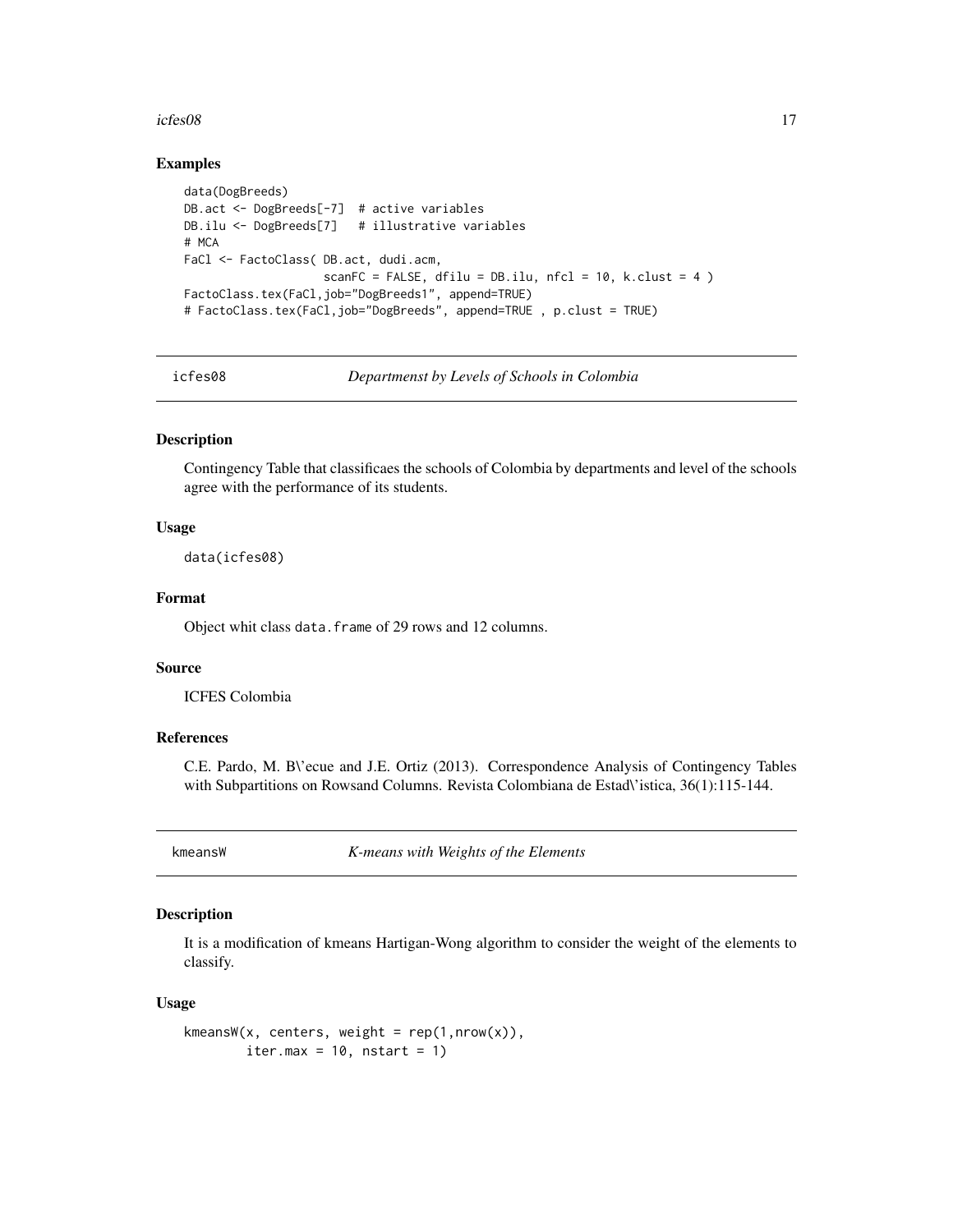#### Arguments

| x        | A numeric vector, matrix or data frame.                                                                                                                              |
|----------|----------------------------------------------------------------------------------------------------------------------------------------------------------------------|
| centers  | Either the number of clusters or a set of initial (distinct) cluster centres. If a<br>number, a random set of (distinct) rows in x is chosen as the initial centres. |
| weight   | weight of the elements of x. by default the same.                                                                                                                    |
| iter.max | The maximum number of iterations allowed.                                                                                                                            |
| nstart   | If centers is a number, how many random sets should be chosen?                                                                                                       |

#### Details

With the 'Hartigan-Wong' algorithm, this function performs the *K-means* clustering diminishing inertia intra classes. In this version the Fortran code kmnsW.f was changed by C++ code kmeanw.cc programed by Camilo Jose Torres, modifing C code programed by Burkardt.

#### Value

object of class FactoClass.tex with the following characteristics:

| cluster | vector indicating the cluster of each element. |
|---------|------------------------------------------------|
|         |                                                |

...

#### Author(s)

Camilo Jos? Torres <cjtorresj@unal.edu.co>, Campo Elias Pardo <cepardot@unal.edu.co>

#### References

Hartigan, J. A. and Wong, M. A. (1979). A K-means clustering algorithm. *Applied Statistics* 28, 100–108.

Burkardt, J. (2008). ASA136 The K-Means Algorithm. [http://people.sc.fsu.edu/~burkardt/](http://people.sc.fsu.edu/~burkardt/cpp_src/asa136/asa136.html) [cpp\\_src/asa136/asa136.html](http://people.sc.fsu.edu/~burkardt/cpp_src/asa136/asa136.html)

```
data(Bogota)
ac.bog <- Bogota[-1]
il.bog <- Bogota[ 1]
acs <- dudi.coa( ac.bog, nf=6 , scannf = FALSE )
kmeansW( acs$li, 7, acs$lw )
```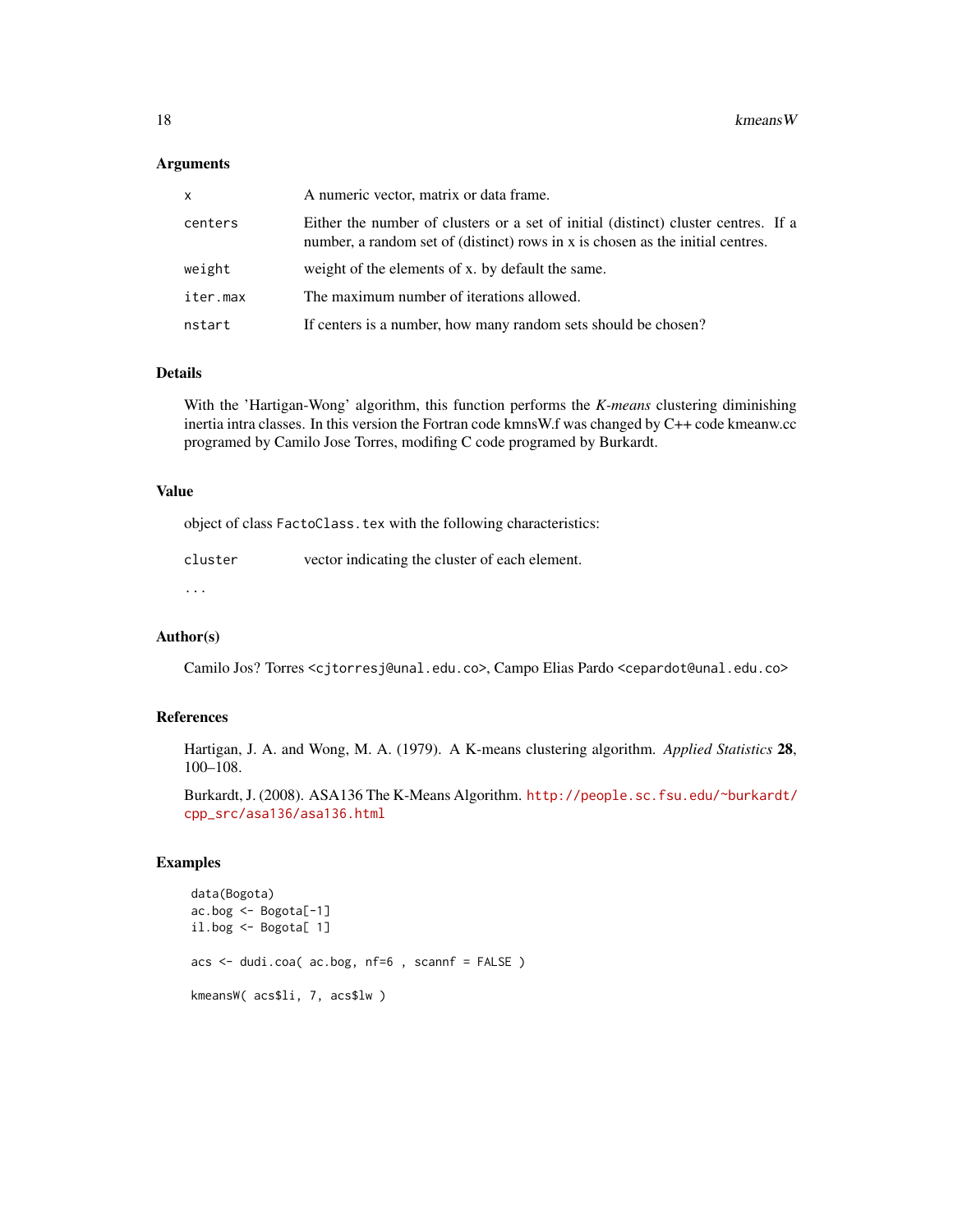<span id="page-18-0"></span>list.to.data *list to data.frame*

#### Description

Modification of an object of class list into an object of class data.frame.

#### Usage

```
list.to.data(lista,nvar="clasif")
```
#### Arguments

| lista | list that contains several data. frame of the same structure.                                          |
|-------|--------------------------------------------------------------------------------------------------------|
| nvar  | (Optional) Name of the new variable that considers the partition given by the<br>elements of the list. |

#### Details

This function turns an object of class list into an object of class data.frame, this function is used internally to create objects of class data.frame to make tables in *LaTeX* format.

#### Value

Object of class data.frame.

#### Author(s)

Pedro Cesar Del Campo <pcdelcampon@unal.edu.co>

```
A <- data.frame(r1=rnorm(5),r2=rnorm(5))
B \le - data.frame(r1=rnorm(15),r2=rnorm(15))
LL <- list(A=A,B=B)
LL
list.to.data(LL)
```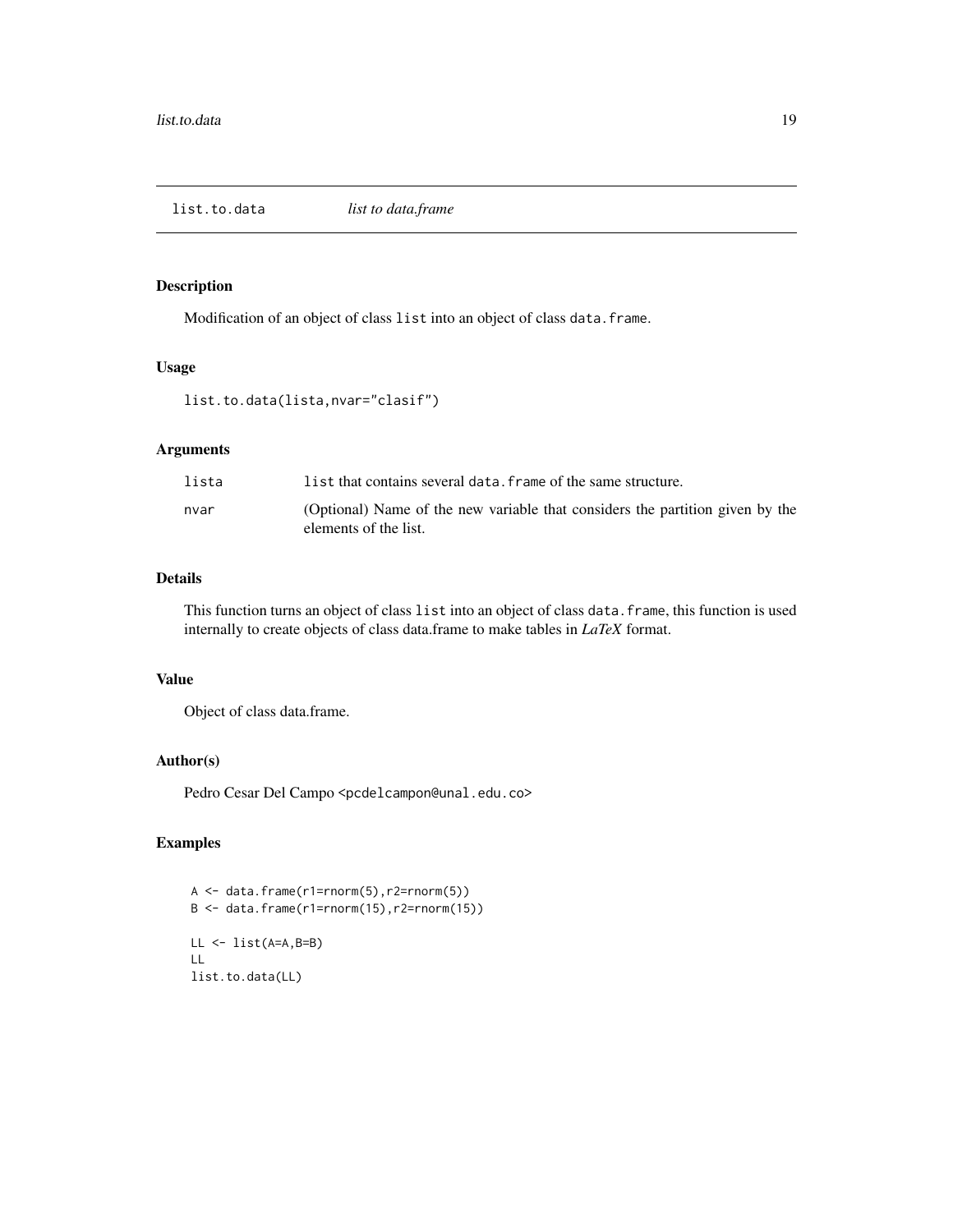<span id="page-19-0"></span>

It plots factorial planes from objects of class dudi

#### Usage

```
## S3 method for class 'dudi'
plot(x,ex=1,ey=2,xlim=NULL,ylim=NULL,main=NULL,rotx=FALSE,
     roty=FALSE,roweti=row.names(dudi$li),
     coleti=row.names(dudi$co),axislabel=TRUE,font.col="plain",
     font.row="plain",col.row="black",col.col="blue",
     alpha.col=1,alpha.row=1,cex=0.8,cex.row=0.8,cex.col=0.8,
     all.point=TRUE,Trow=TRUE,Tcol=TRUE,cframe=1.2,ucal=0,
     cex.global=1,infaxes="out",gg=FALSE,...)
sutil.grid(cgrid,scale=TRUE)
```
#### Arguments

| X         | object of type dudi                                                           |
|-----------|-------------------------------------------------------------------------------|
| ex        | number indentifying the factor to be used as horizontal axis. Default 1       |
| ey        | number indentifying the factor to be used as vertical axis. Default 2         |
| xlim      | the x limits $(x1, x2)$ of the plot                                           |
| ylim      | the y limits of the plot                                                      |
| main      | graphic title                                                                 |
| rotx      | TRUE if you want change the sign of the horizontal coordinates. Default FALSE |
| roty      | TRUE if you want change the sign of the vertical coordinates. Default FALSE   |
| roweti    | selected row points for the graphic. Default all points                       |
| coleti    | selected column points for the graphic. Default all points                    |
| font.row  | type of font for row labels. Default "plain"                                  |
| font.col  | type of font for column labels. Default "plain"                               |
| axislabel | if it is TRUE the axis information is written                                 |
| col.row   | color for row points and row labels. Default "black"                          |
| col.col   | color for column points and column labels. Default "blue"                     |
| alpha.row | transparency for row points and row labels. Default cex.ilu=1                 |
| alpha.col | transparency for column points and column labels. Default cex.ilu=1           |
| cex       | global scale for the labels. Default cex=0.8                                  |
| cex.row   | scale for row points and row labels. Default cex.row=0.8                      |
| cex.col   | scale for column points and column labels. Default cex.col=0.8                |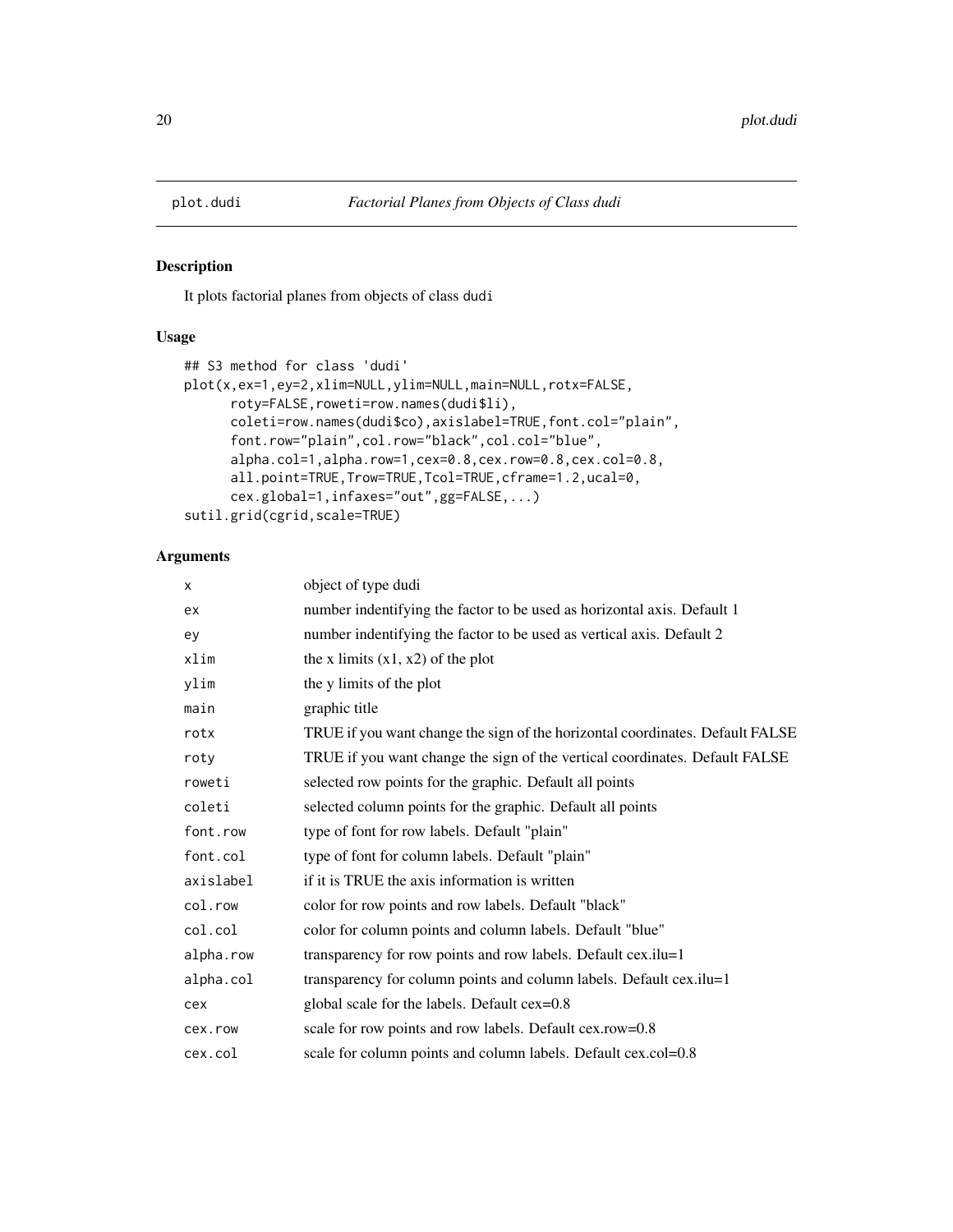#### plot.dudi 21

| all.point  | If if is TRUE, all points are outlined. Default all.point=TRUE                                                                                                                                                                                  |
|------------|-------------------------------------------------------------------------------------------------------------------------------------------------------------------------------------------------------------------------------------------------|
| Trow       | if it is TRUE the row points are outlined. Default TRUE                                                                                                                                                                                         |
| Tcol       | if it is TRUE the column points are outlined. Default TRUE                                                                                                                                                                                      |
| cframe     | scale for graphic limits                                                                                                                                                                                                                        |
| ucal       | quality representation threshold (percentage) in the plane. Default ucal=0                                                                                                                                                                      |
| cex.global | scale for the label sizes                                                                                                                                                                                                                       |
| infaxes    | place to put the axes information: "out","in","no". Default infaxes="out". If<br>infaxes="out" the graphic is similar to FactoMineR graphics, otherwise the style<br>is similar to the one in a de4, without axes information when infaxes="no" |
| gg         | If TRUE the version ggplot ggrepel is perfomance. Default FALSE                                                                                                                                                                                 |
| $\cdots$   | further arguments passed to or from other methods                                                                                                                                                                                               |
| cgrid      | internal parameter                                                                                                                                                                                                                              |
| scale      | internal                                                                                                                                                                                                                                        |

#### Details

Plot the selected factorial plane. sutil.grid is used by plot.dudi

#### Value

It graphs the factorial plane x,y using \$co, \$li of a "dudi" object. If ucal > 0, the function inertia.dudi is used to calculate the quality of representation on the plane

#### Author(s)

Campo Elias Pardo <cepardot@unal.edu.co> and Jhonathan Medina <jmedinau@unal.edu.co>

```
data(Bogota)
ca <- dudi.coa(Bogota[,2:7],scannf=FALSE,nf=4)
# with ggplot2 and ggrepel
plot(ca,gg=TRUE)
dev.new()
# ade4 style
plot.dudi(ca,ex=3,ey=4,ucal=0.2,all.point=FALSE,infaxes="in")
```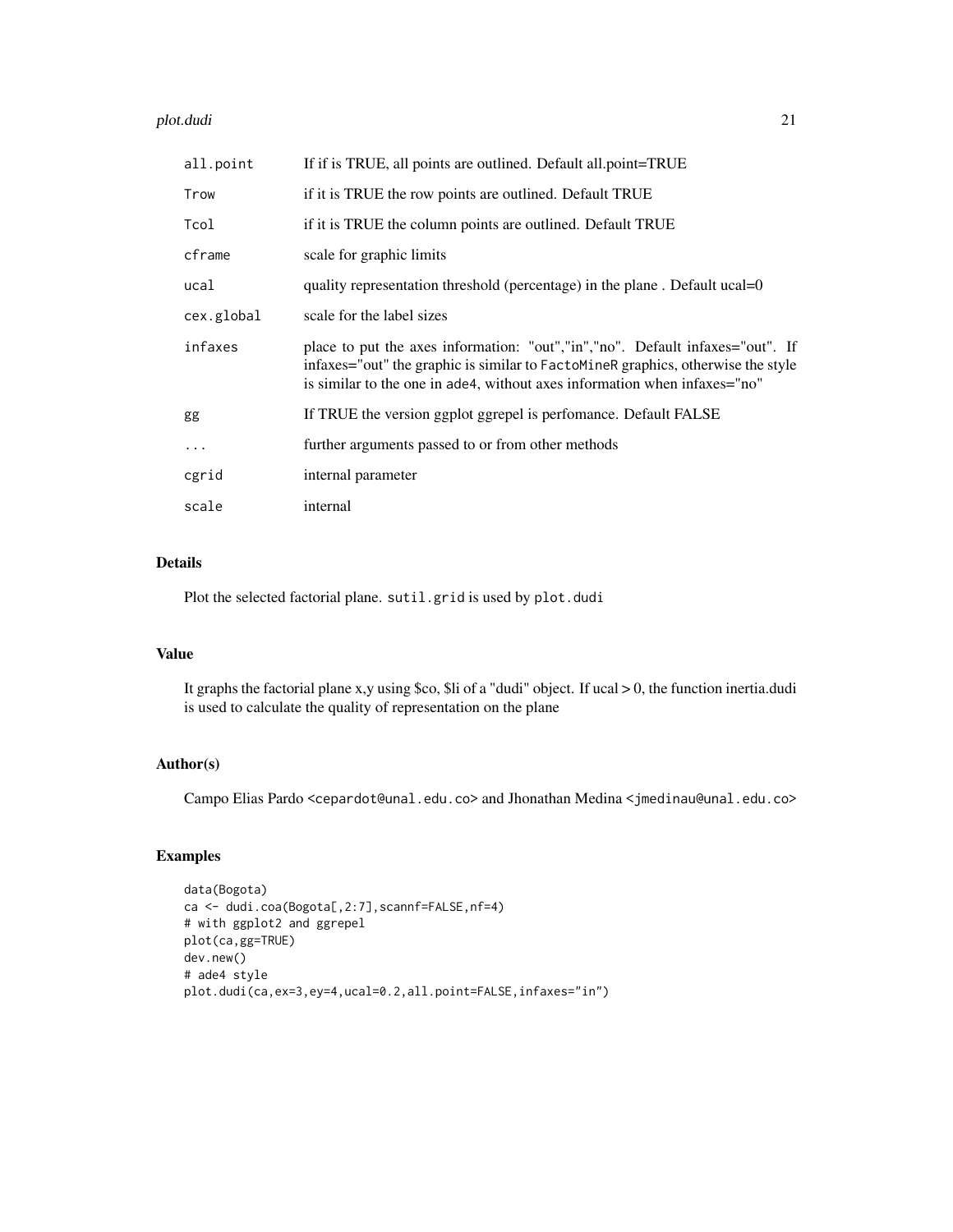<span id="page-21-0"></span>It plots Correlation circle from a coordinate table

#### Usage

plotcc(x,ex=1,ey=2,cex.label=4.5,col.label="black",font.label="bold",col.arrow="black", fullcircle=TRUE,y=NULL)

#### Arguments

| $\mathsf{x}$ | matrix or data.frame with coordinates                             |
|--------------|-------------------------------------------------------------------|
| ex           | the component like horizontal axis                                |
| ev           | the component like vertical axis                                  |
| cex.label    | size of the variable labels. Default 4.5                          |
| col.label    | color of the variable labels. Default black                       |
| font.label   | font of the variable labels from fontface of ggplot2. Defult bold |
| col.arrow    | color of the arrows. Default black                                |
| fullcircle   | if it is TRUE (default), the circle is complete                   |
| y            | internal                                                          |

#### Details

Plot the selected factorial plane as a correlation circle for the variables from a normed PCA.

#### Value

It graphs the factorial plane ex,ey using a data.frame or matrix x with axis coordinates.

#### Author(s)

Jhonathan Medina <jmedinau@unal.edu.co> and Campo Elias Pardo <cepardot@unal.edu.co>

```
data(admi)
pca <- dudi.pca(admi[,2:6],scannf=FALSE,nf=2)
# fullcircle
plotcc(pca$co)
# no fullcircle
plotcc(pca$co,fullcircle=FALSE)
```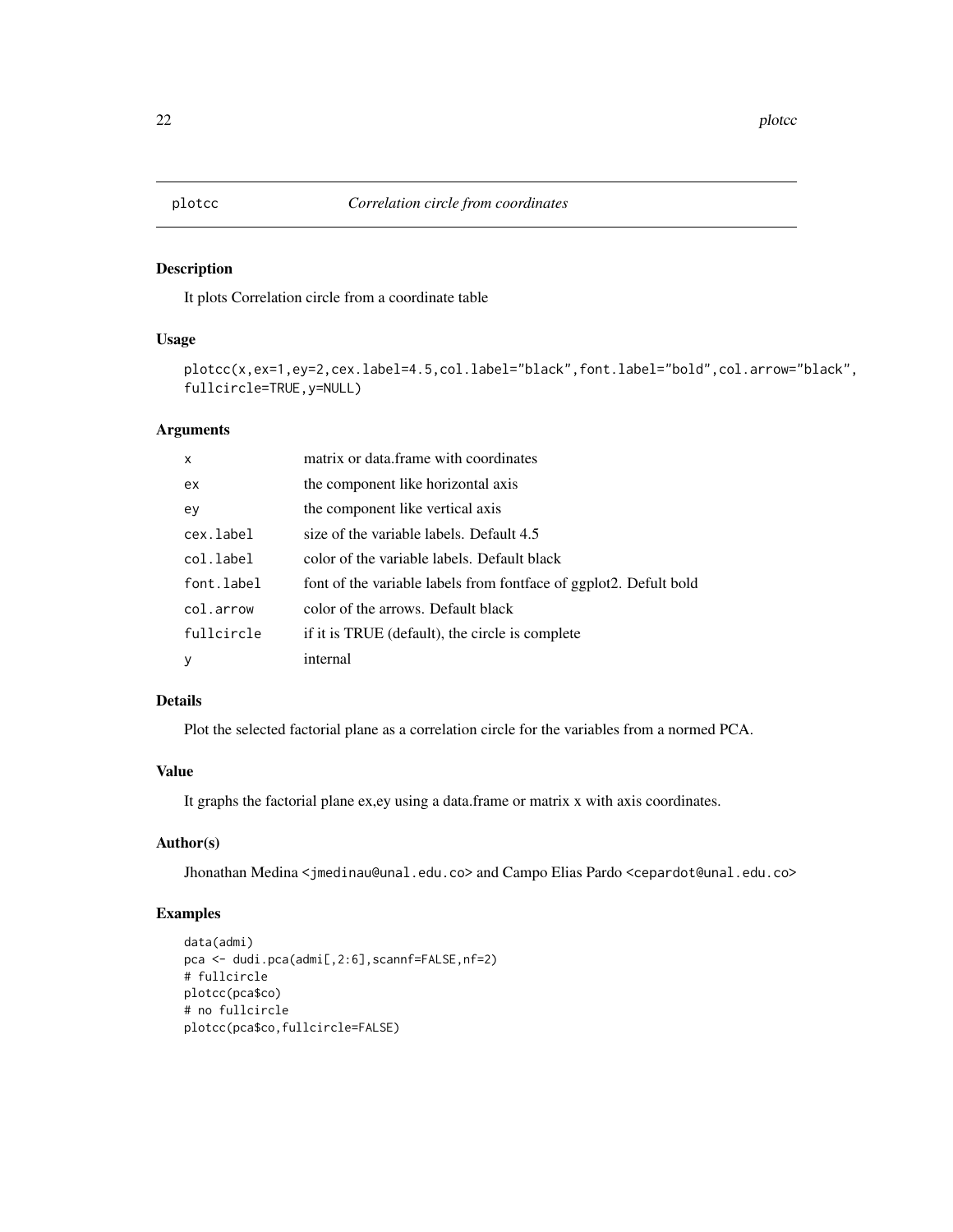<span id="page-22-0"></span>

It plots barplot profiles of rows or columns from a contingency table including marginal profiles

#### Usage

```
plotct(x,profiles="both",legend.text=TRUE,tables=FALSE,nd=1,... )
```
#### Arguments

| $\mathsf{x}$ | contingency table                                                                                                             |
|--------------|-------------------------------------------------------------------------------------------------------------------------------|
| profiles     | select profiles: "both" file and column profiles in two graph devices, "row" only<br>row profiles, "col" only column profiles |
| legend.text  | if it is TRUE a box with legends is included at the right                                                                     |
| tables       | logical, if TRUE tables with marginals are returned                                                                           |
| nd           | number of decimals to profiles as percentages                                                                                 |
| $\ddotsc$    | further arguments passed to or from other methods                                                                             |
|              |                                                                                                                               |

#### Details

Plot row profiles in horizontal form and columns profiles in vertical form

#### Value

if tables=TRUE, object of class list with the following:

| ct   | continging table with row and column marginals |
|------|------------------------------------------------|
| perR | row profile with marginal, in percent          |
| perC | column profile with marginal, in percent       |

#### Author(s)

Camilo Jose Torres <cjtorresj@unal.edu.co> , Campo Elias Pardo <cepardot@unal.edu.co> <http://www.docentes.unal.edu.co/cepardot>

```
mycolors<-colors()[c(1,26,32,37,52,57,68,73,74,81,82,84,88,100)]
data(Bogota)
plotct(Bogota[,2:7],col=mycolors)
# return tables with marginals
tabs <- plotct(Bogota[,2:7],col=mycolors,tables=TRUE,nd=0)
```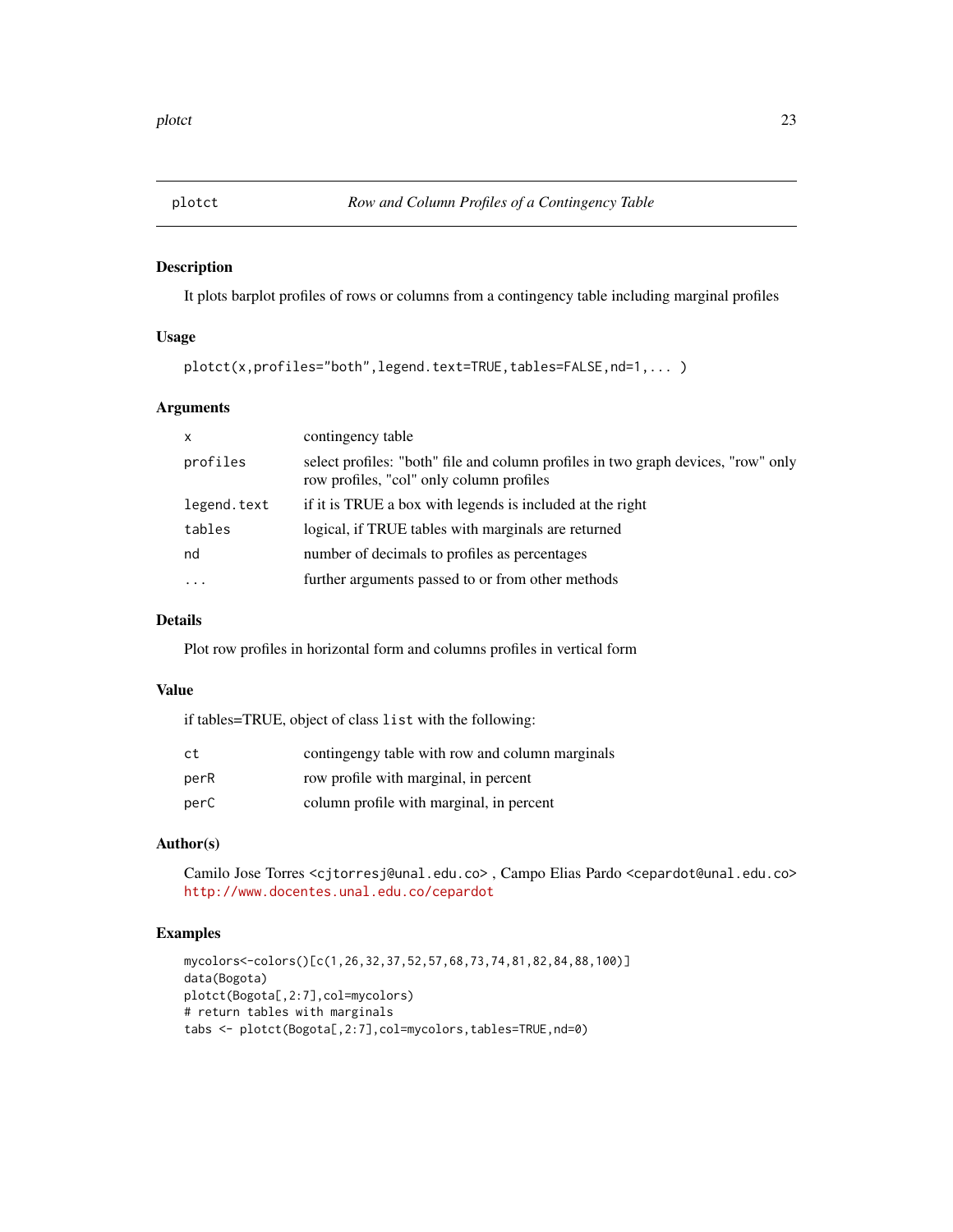<span id="page-23-1"></span><span id="page-23-0"></span>

For objects of class FactoClass it graphs a factorial plane showing the center of gravity of the cluster, and identifying with colors the cluster to which each element belongs.

#### Usage

```
plotFactoClass(FC,x=1,y=2,xlim=NULL,ylim=NULL,rotx=FALSE,roty=FALSE,
                roweti=row.names(dudi$li),coleti=row.names(dudi$co),
                titre=NULL,axislabel=TRUE,col.row=1:FC$k,
                col.col="blue",cex=0.8,cex.row=0.8,cex.col=0.8,
                all.point=TRUE,Trow=TRUE,Tcol=TRUE,cframe=1.2,ucal=0,
                cex.global=1,infaxes="out",
                nclus=paste("cl", 1:FC$k, sep=""),
                cex.clu=cex.row,cstar=1,gg=FALSE)
```
#### Arguments

| FC        | object of class FactoClass.                                                     |
|-----------|---------------------------------------------------------------------------------|
| X         | number indentifying the factor to be used as horizontal axis. Default $x=1$     |
| У         | number indentifying the factor to be used as vertical axis. Default $y=2$       |
| xlim      | the x limits $(x1, x2)$ of the plot                                             |
| ylim      | the y limits of the plot                                                        |
| rotx      | TRUE if you want change the sign of the horizontal coordinates (default FALSE). |
| roty      | TRUE if you want change the sign of the vertical coordinates (default FALSE).   |
| roweti    | selected row points for the graphic. Default all points.                        |
| coleti    | selected column points for the graphic. Default all points.                     |
| titre     | graphics title.                                                                 |
| axislabel | if it is TRUE the axis information is written.                                  |
| col.row   | color for row points and row labels. Default 1:FC\$k.                           |
| col.col   | color for column points and column labels. Default "grey55".                    |
| cex       | global scale for the labels. Default cex=0.8.                                   |
| cex.row   | scale for row points and row labels. Default cex.row=0.8.                       |
| cex.col   | scale for column points and column labels. Default cex.col=0.8.                 |
| cex.clu   | scale for cluster points and cluster labels. (default cex.row).                 |
| all.point | if if is TRUE, all points are outlined. Default all.point=TRUE.                 |
| Trow      | if it is TRUE the row points are outlined. Default TRUE.                        |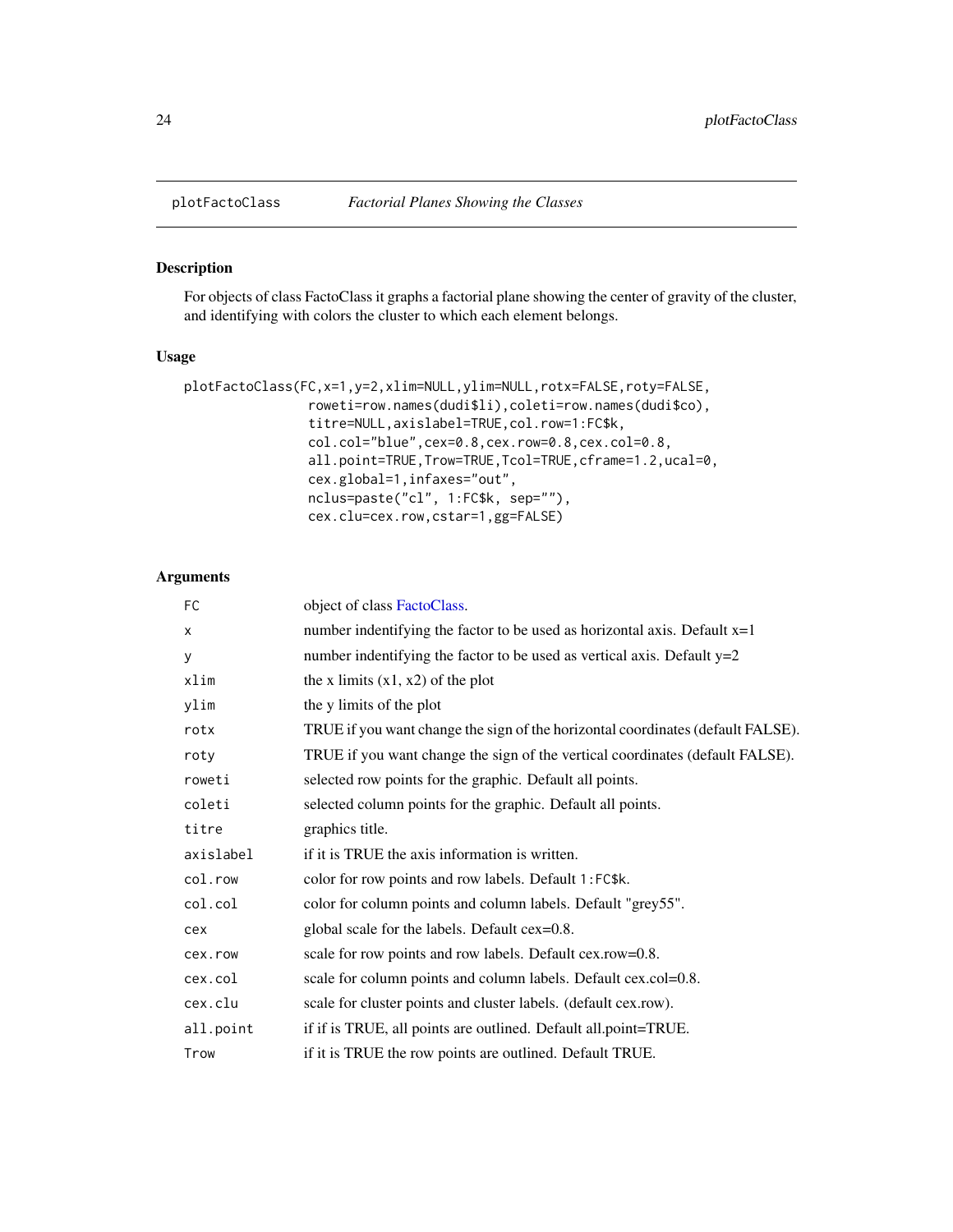#### <span id="page-24-0"></span>plotfp 25

| Tcol       | if it is TRUE the column points are outlined. Default TRUE.                                                                                                                                                                                    |
|------------|------------------------------------------------------------------------------------------------------------------------------------------------------------------------------------------------------------------------------------------------|
| nclus      | labels for the clusters (default cl1, cl2,                                                                                                                                                                                                     |
| cframe     | scale for graphics limits                                                                                                                                                                                                                      |
| ucal       | quality Representation Threshold in the plane. Default ucal=0                                                                                                                                                                                  |
| cex.global | scale for the label sizes                                                                                                                                                                                                                      |
| infaxes    | place to put the axes information: "out","in","no". Default infaxes="out". If<br>infaxes="out" the graphic is similar to FactoMineR graphics, otherwise the style<br>is similar to the one in ade4, without axes information when infaxes="no" |
| cstar      | length of the rays between the centroids of the classes and their points                                                                                                                                                                       |
| gg         | If TRUE the version ggplot ggrepel is perfomance. Default FALSE                                                                                                                                                                                |

#### Details

It draws the factorial plane with the clusters. Only for objects FactoClass see [FactoClass.](#page-11-1) The factorial plane is drawn with planfac and the classes are projected with s.class of ade4

#### Value

It draws the factorial plane x, y using \$co, \$li of the object of class FactoClass. If ucal  $> 0$ , the function inertia.dudi is used to calculate the quality of representation in the plane.

#### Author(s)

Campo Elias Pardo <cepardot@unal.edu.co> Pedro Cesar del Campo <pcdelcampon@unal.edu.co>,

#### Examples

```
data(Bogota)
Bog.act <- Bogota[-1]
Bog.ilu <- Bogota[ 1]
```
FC.Bogota<-FactoClass(Bog.act, dudi.coa,Bog.ilu,nf=2,nfcl=5,k.clust=5,scanFC=FALSE)

```
plotFactoClass(FC.Bogota,titre="First Factorial Plane from the SCA of Bogota's Blocks",
    col.row=c("maroon2","orchid4","darkgoldenrod2","dark red","aquamarine4"))
```
plotfp *Factorial Planes from Coordinates*

#### Description

It plots factorial planes from a coordinate table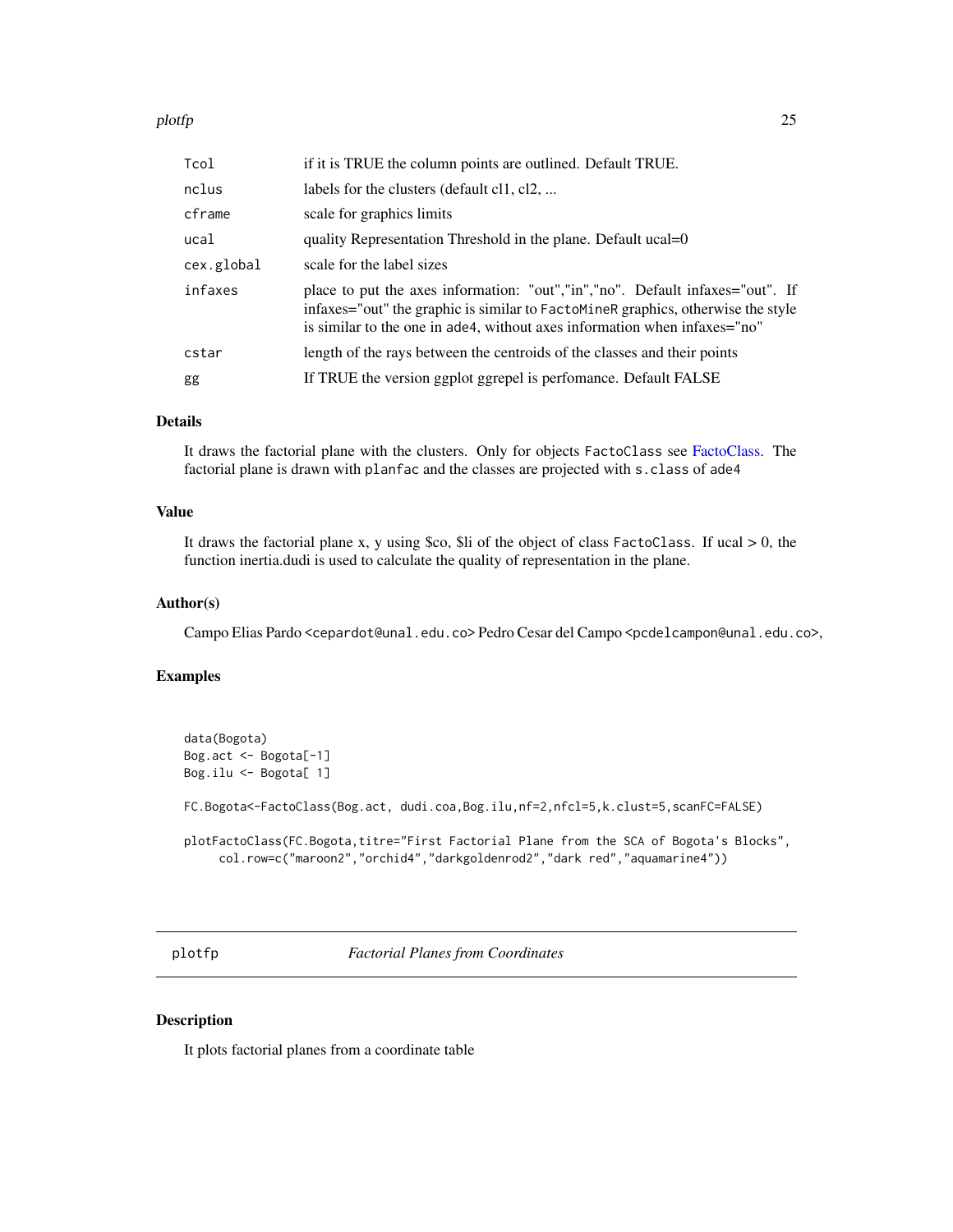#### Usage

```
plotfp(co,x=1,y=2,eig=NULL,cal=NULL,ucal=0,xlim=NULL,ylim=NULL,main=NULL,rotx=FALSE,
     roty=FALSE,eti=row.names(co),axislabel=TRUE,col.row="black",cex=0.8,cex.row=0.8,
      all.point=TRUE,cframe=1.2,cex.global=1,infaxes="out",asp=1,gg=FALSE)
```
#### Arguments

| co         | matrix or data.frame with coordinates                                                                                                                                                                                                          |
|------------|------------------------------------------------------------------------------------------------------------------------------------------------------------------------------------------------------------------------------------------------|
| X          | the component like horizontal axis                                                                                                                                                                                                             |
| у          | the component like vertical axis                                                                                                                                                                                                               |
| eig        | numeric with the eigenvalues                                                                                                                                                                                                                   |
| cal        | matrix or data.frame with the square cosinus                                                                                                                                                                                                   |
| ucal       | quality representation threshold (percentage) in the plane. Default ucal=0                                                                                                                                                                     |
| xlim       | the x limits $(x1, x2)$ of the plot                                                                                                                                                                                                            |
| ylim       | the y limits of the plot                                                                                                                                                                                                                       |
| main       | graphic title                                                                                                                                                                                                                                  |
| rotx       | TRUE if you want change the sign of the horizontal coordinates. Default FALSE                                                                                                                                                                  |
| roty       | TRUE if you want change the sign of the vertical coordinates. Default FALSE                                                                                                                                                                    |
| eti        | selected row points for the graphic. Default all points                                                                                                                                                                                        |
| axislabel  | if it is TRUE the axis information is written                                                                                                                                                                                                  |
| col.row    | color for row points and row labels. Default "black"                                                                                                                                                                                           |
| cex        | global scale for the labels. Default cex=0.8                                                                                                                                                                                                   |
| cex.row    | scale for row points and row labels. Default cex.row=0.8                                                                                                                                                                                       |
| all.point  | If if is TRUE, all points are outlined. Default all.point=TRUE                                                                                                                                                                                 |
| cframe     | scale for graphic limits                                                                                                                                                                                                                       |
| cex.global | scale for the label sizes                                                                                                                                                                                                                      |
| infaxes    | place to put the axes information: "out","in","no". Default infaxes="out". If<br>infaxes="out" the graphic is similar to FactoMineR graphics, otherwise the style<br>is similar to the one in ade4, without axes information when infaxes="no" |
| asp        | the y/x aspect ratio                                                                                                                                                                                                                           |
| gg         | If TRUE the version ggplot ggrepel is perfomance. Default FALSE                                                                                                                                                                                |

#### Details

Plot the selected factorial plane.

#### Value

It graphs the factorial plane x,y using co and optional information of eigenvalues and representation quality of the points. If ucal  $> 0$ , only the points with the quality of representation on the plane bigger than ucal are pointed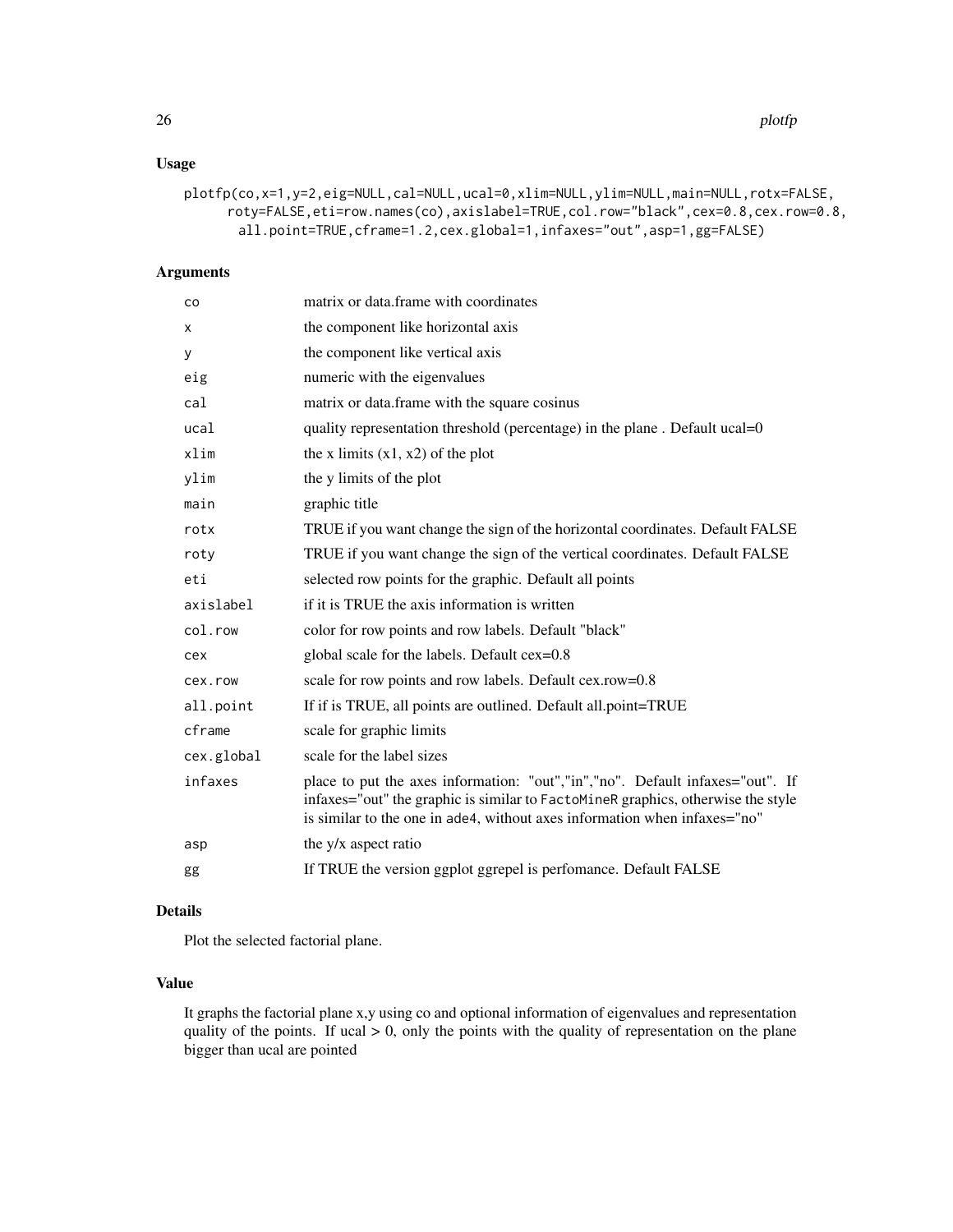#### <span id="page-26-0"></span>plotpairs 27

#### Author(s)

Campo Elias Pardo <cepardot@unal.edu.co> and Jhonathan Medina <jmedinau@unal.edu.co>

#### Examples

```
data(Bogota)
ca <- dudi.coa(Bogota[,2:7],scannf=FALSE,nf=2)
# ade4 style
plotfp(ca$li,eig=ca$eig,main="First Factorial Plane",infaxes="in")
# with ggplot2 and ggrepel
plotfp(ca$li,eig=ca$eig,main="First Factorial Plane",gg=TRUE)
```
plotpairs *Modified pairs plot*

#### Description

Modified pairs plot: marginal kernel densities in diagonal, bivariated kernel densities in triangular superior; and scatter bivariate plots in triangular inferior

#### Usage

```
plotpairs(X,maxg=5,cex=1)
```
#### Arguments

| X    | matrix or data.frame of numeric colums    |  |
|------|-------------------------------------------|--|
| maxg | maximum number of variables to plot       |  |
| cex  | size of the points in dispersion diagrams |  |

#### Details

Plot row profiles in horizontal form and columns profiles in vertical form

#### Value

The function does not return values

#### Author(s)

Campo Elias Pardo <cepardot@unal.edu.co>

```
data(iris)
plotpairs(iris[,-5])
```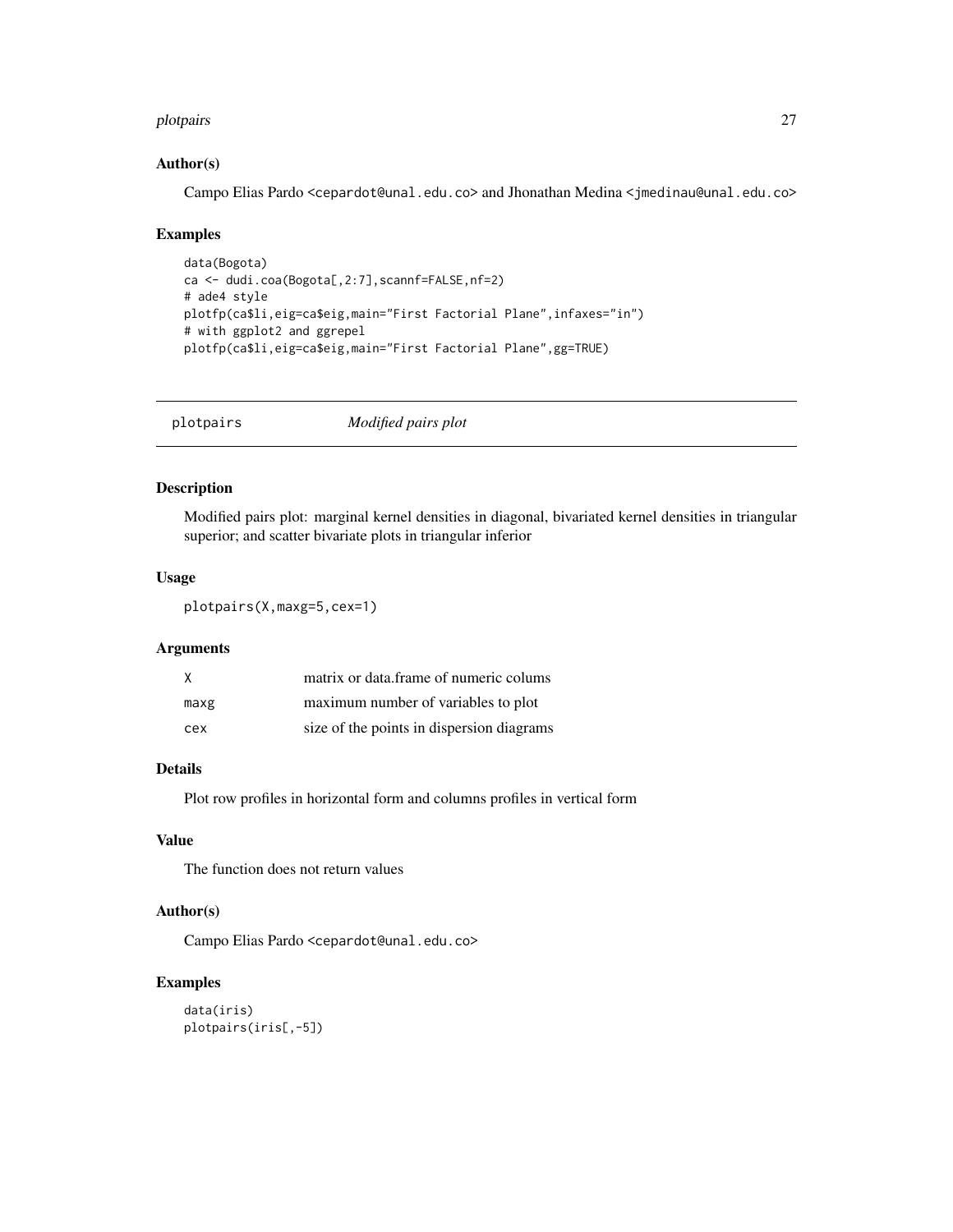<span id="page-27-0"></span>

Performs Stable Cluster Algorithm for cluster analysis, using factorial coordinates from a dudi object

#### Usage

stableclus(dudi,part,k.clust,ff.clus=NULL,bplot=TRUE,kmns=FALSE)

#### Arguments

| dudi    | A dudi object, result of a previous factorial analysis using a de4 or FactoClass                 |
|---------|--------------------------------------------------------------------------------------------------|
| part    | Number of partitions                                                                             |
| k.clust | Number of clusters in each partition                                                             |
| ff.clus | Number of clusters for the final output, if NULL it asks in the console (Default<br>NULL)        |
| bplot   | if TRUE, prints frequencies barplot of each cluster in the product partition (De-<br>fault TRUE) |
| kmns    | if TRUE, the process of consolidating the classification is performed (Default<br>FALSE)         |

#### Details

Diday (1972) (cited by Lebart et al. (2006)) presented a method for cluster analysis in an attempt to solve one of the inconvinients with the *kmeans* algorithm, which is convergence to local optims. Stable clusters are built by performing different partitions (using kmeansW algorithmn), each one with different initial points. The groups are then formed by selecting the individuals belonging to the same cluster in every partion.

#### Value

object of class stableclus with the following characteristics:

| cluster | vector indicating the cluster of each element. |
|---------|------------------------------------------------|
|---------|------------------------------------------------|

# ...

#### Author(s)

Carlos Andres Arias <caariasr@unal.edu.co>, Campo Elias Pardo <cepardot@unal.edu.co>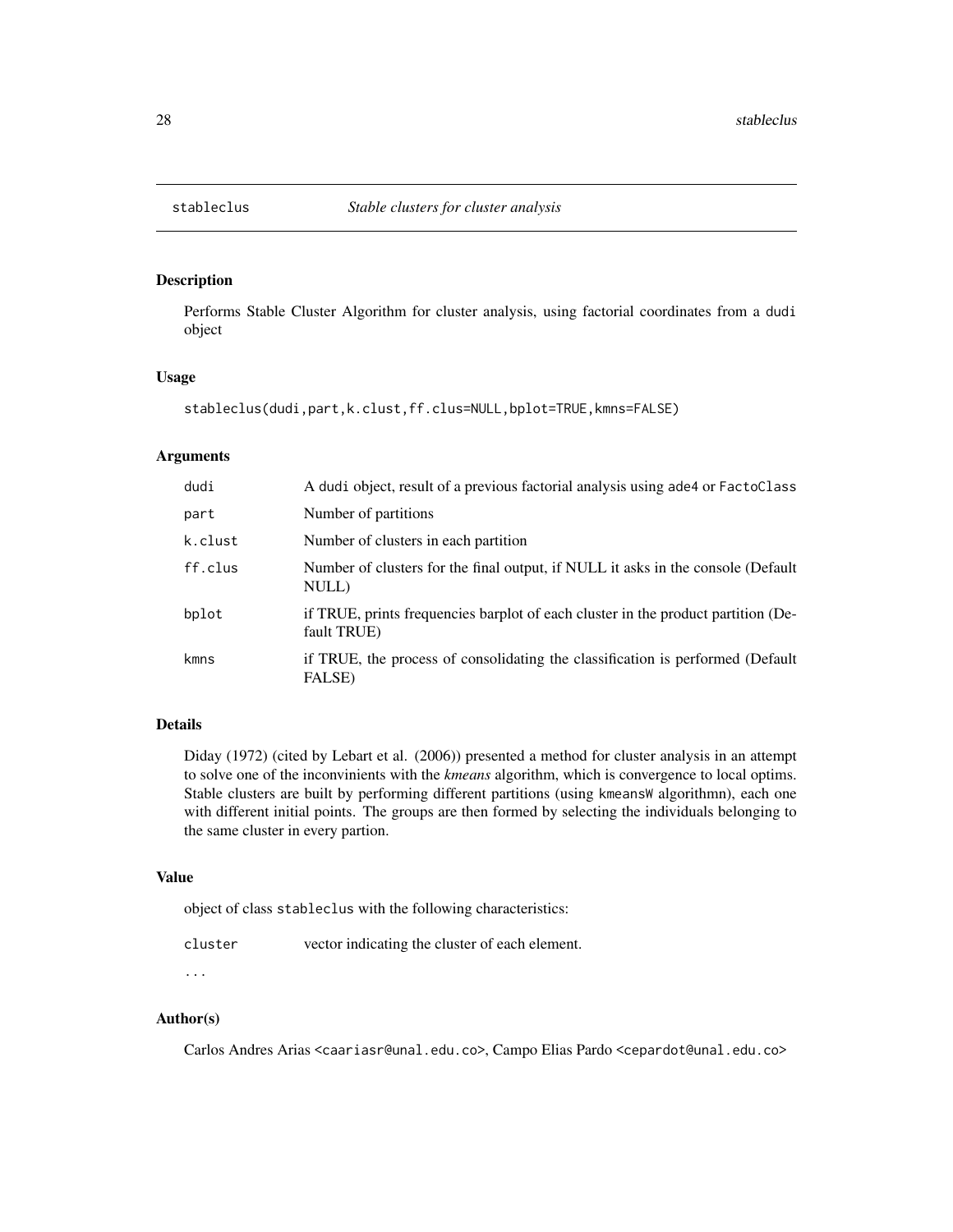#### <span id="page-28-0"></span>supqual 29 and 2012 and 2013 and 2014 and 2014 and 2014 and 2014 and 2014 and 2014 and 2014 and 2014 and 2014

#### References

Arias, C. A.; Zarate, D.C. and Pardo C.E. (2009), 'Implementacion del metodo de grupos estables en el paquete FactoClass de R', in: XIX Simposio Colombiano de Estadistica. Estadisticas Oficiales Medell?n Colombia, Julio 16 al 20 de 2009 Universidad Nacional de Colombia. Bogota. [http://](http://www.docentes.unal.edu.co/cepardot/docs/SimposiosEstadistica/AriasZaratePardo09.pdf) [www.docentes.unal.edu.co/cepardot/docs/SimposiosEstadistica/AriasZaratePardo09.pdf](http://www.docentes.unal.edu.co/cepardot/docs/SimposiosEstadistica/AriasZaratePardo09.pdf)

Lebart, L. (2015), 'DtmVic: Data and Text Mining - Visualization, Inference, Classification. Exploratory statistical processing of complex data sets comprising both numerical and textual data.', Web. <http://www.dtmvic.com/>

Lebart, L., Morineau, A., Lambert, T. and Pleuvret, P. (1999), *SPAD*. Syst?me Pour L'Analyse des Don?es, Paris.

Lebart, L., Piron, M. and Morineau, A. (2006), Statisitique exploratoire multidimensionnelle. Visualisation et inf?rence en fouilles de donn?es, 4 edn, Dunod, Paris.

#### Examples

```
data(ColorAdjective)
FCcol <-FactoClass(ColorAdjective, dudi.coa,nf=6,nfcl=10,k.clust=7,scanFC = FALSE)
acs <- FCcol$dudi
# stableclus(acs,3,3,4,TRUE,TRUE)
```
supqual *Projection of Qualitative Variables in PCA and MCA*

#### **Description**

It returns the coordinates and aids to the interpretation when one or more qualitative variables are projected as ilustrative in PCA or MCA

#### Usage

supqual(du,qual)

#### Arguments

| du   | a object of class "pca" or "acm" ("dudi") obtained with dudi . pca or dudi . acm<br>of package ade4 |
|------|-----------------------------------------------------------------------------------------------------|
| qual | a data frame of qualitative variables as factors                                                    |

#### Value

object of class list with the following:

| wcat | weight of the categories in PCA case                  |
|------|-------------------------------------------------------|
| ncat | frequency of the categories in MCA case               |
| dis2 | square distance to the origin from the complete space |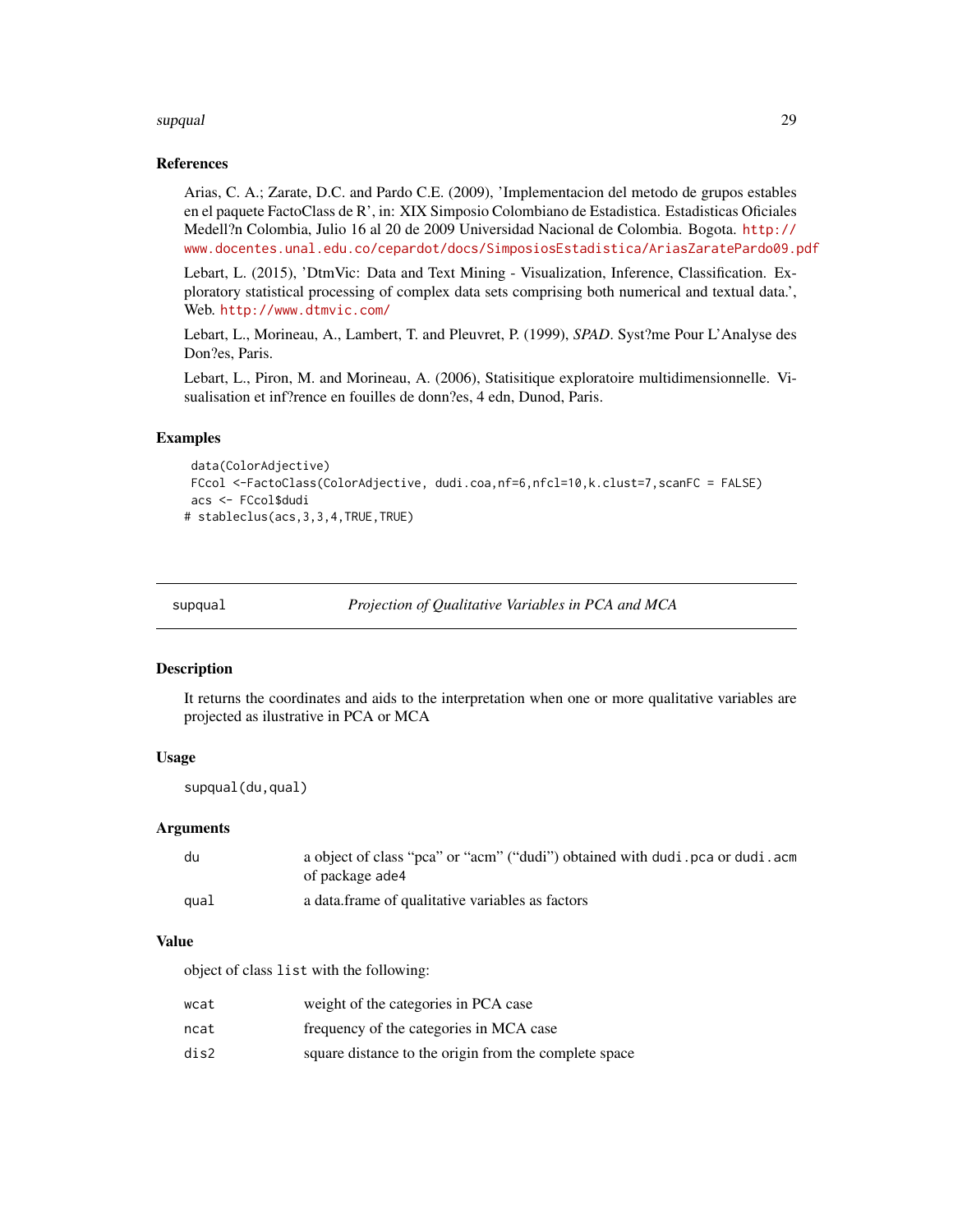<span id="page-29-0"></span>30 Vietnam

| coor             | factorial coordinates   |
|------------------|-------------------------|
| t.v              | test values             |
| cos <sup>2</sup> | square cosinus          |
| scr              | relation of correaltion |

#### Author(s)

Campo Elias Pardo <cepardot@unal.edu.co>

#### Examples

```
# in PCA
data(admi)
Y<-admi[,2:6]
pcaY<-dudi.pca(Y,scannf=FALSE)
Yqual<-admi[,c(1,8)]
supqual(pcaY,Yqual)
# in MCA
Y<-admi[,c(8,11,9,10)]
mcaY<-dudi.acm(Y,scannf=FALSE)
supqual(mcaY,admi[,c(1,13)])
```
Vietnam *Student opinions about the Vietnam War*

#### Description

The newspaper of the students of the University of Chapel Hill (North Carolina) conducted a survey of student opinions about the Vietnam War in May 1967. Responses were classified by sex, year in the program and one of four opinions:

- A defeat power of North Vietnam by widespread bombing and land invasion
- B follow the present policy
- C withdraw troops to strong points and open negotiations on elections involving the Viet Cong
- D immediate withdrawal of all U.S. troops

#### Usage

data(Vietnam)

#### Format

The 3147 consulted students were classified considering the sex, year of study and chosen strategy, originating a contingency table of 10 rows: M1 to M5 and F1 to F5 (the years of education are from 1 to 5 and sexes are male (M) and female (F)) and 4 columns A, B, C and D.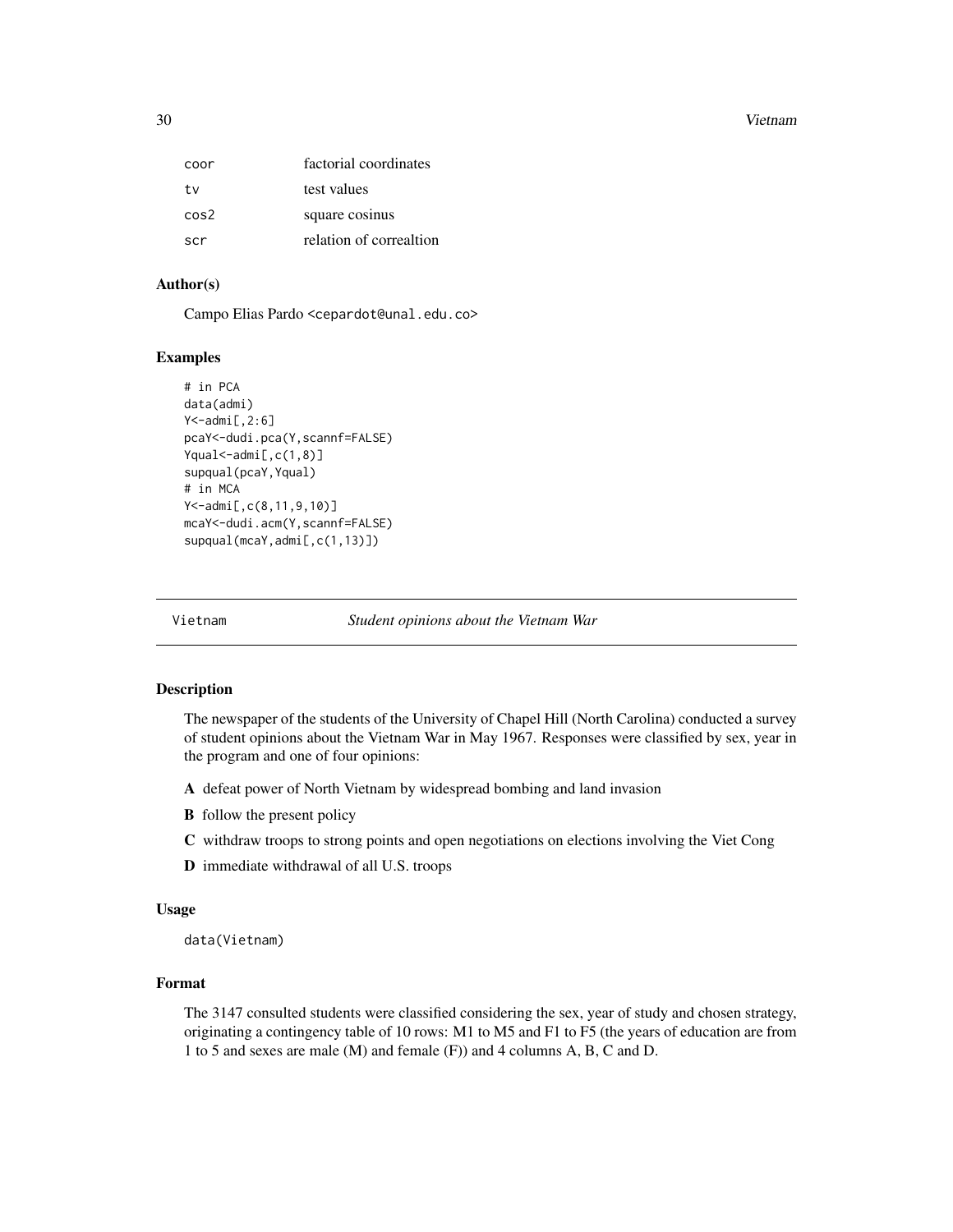#### <span id="page-30-0"></span>ward.cluster 31

#### Source

Fine, J. (1996), 'Iniciación a los análisis de datos multidimensionales a partir de ejemplos', Notes of course, Montevideo

#### References

Julian Faraway (2007). faraway: Functions and datasets for books by Julian Faraway, R package version 1.0.2, <http://www.maths.bath.ac.uk/>

ward.cluster *Hierarchic Classification by Ward's Method*

#### Description

Performs the classification by Ward's method from the matrix of Euclidean distances.

#### Usage

ward.cluster(dista, peso = NULL , plots = TRUE, h.clust = 2, n.indi = 25 )

#### Arguments

| dista   | matrix of Euclidean distances (class(dista)=="dist").                                                                                                                          |
|---------|--------------------------------------------------------------------------------------------------------------------------------------------------------------------------------|
| peso    | (Optional) weight of the individuals, by default equal weights                                                                                                                 |
| plots   | it makes dendrogram and histogram of the Ward's method                                                                                                                         |
| h.clust | if it is '0' returns a object of class holiest and a table of level indices, if it is '1'<br>returns a object of class heliust, if it is '2' returns a table of level indices. |
| n.indi  | number of indices to draw in the histogram (default 25).                                                                                                                       |

#### Details

It is an entrance to the function h.clus to obtain the results of the procedure presented in Lebart et al. (1995). Initially the matrix of distances of Ward of the elements to classify is calculated:

The Ward's distance between two elements to classify \$i\$ and \$l\$ is given by:

 $W(i, l) = (m_i * m_l)/(m_i + m_i) * dist(i, l)^2$ 

where  $m_i$  is y  $m_l$  sare the weights and  $sdist(i,l)$  is the Euclidean distance between them.

#### Value

It returns an object of class hclust and a table of level indices (depending of h.clust). If plots = TRUE it draws the indices of level and the dendrogram.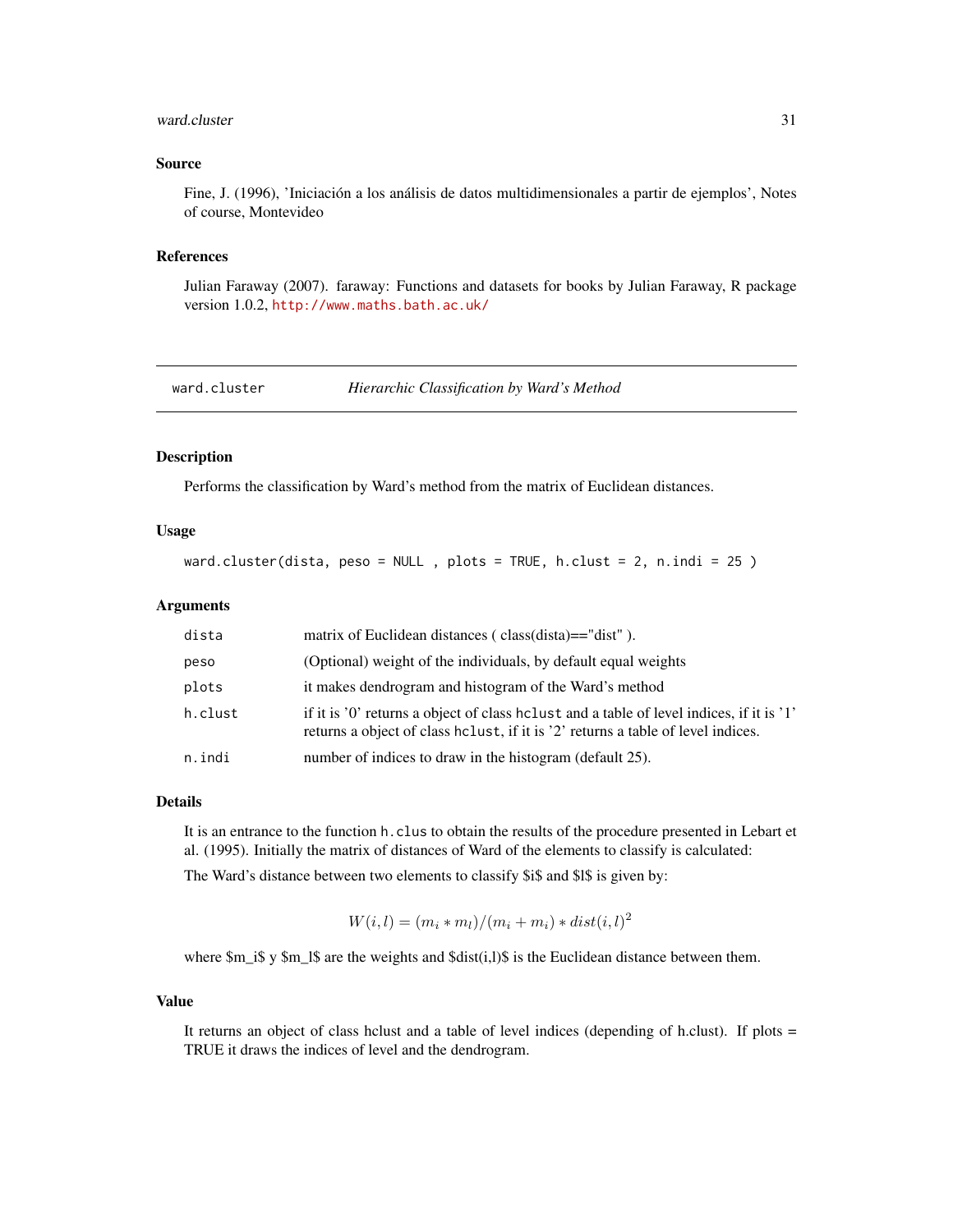#### <span id="page-31-0"></span>Author(s)

Pedro Cesar del Campo <pcdelcampon@unal.edu.co>, Campo Elias Pardo <cepardot@unal.edu.co> <http://www.docentes.unal.edu.co/cepardot>

#### References

Lebart, L. and Morineau, A. and Piron, M. (1995) *Statisitique exploratoire multidimensionnelle*, Paris.

#### Examples

```
data(ardeche)
ca <- dudi.coa(ardeche$tab,scannf=FALSE,nf=4)
ward.cluster( dista= dist(ca$li), peso=ca$lw )
dev.new()
HW <- ward.cluster( dista= dist(ca$li), peso=ca$lw ,h.clust = 1)
plot(HW)
rect.hclust(HW, k=4, border="red")
```
Whisky *Whisky example*

#### Description

Data frame with five features of 35 whisky brands:

price in Frace Francs

malt proportion in percentage

type by malt proportion: low, medium, pure

aging in years

taste mean score of a taste panel

#### Usage

data(Whisky)

#### Source

Fine, J. (1996), 'Iniciacion a los analisis de datos multidimensionales a partir de ejemplos', Notes of course, Montevideo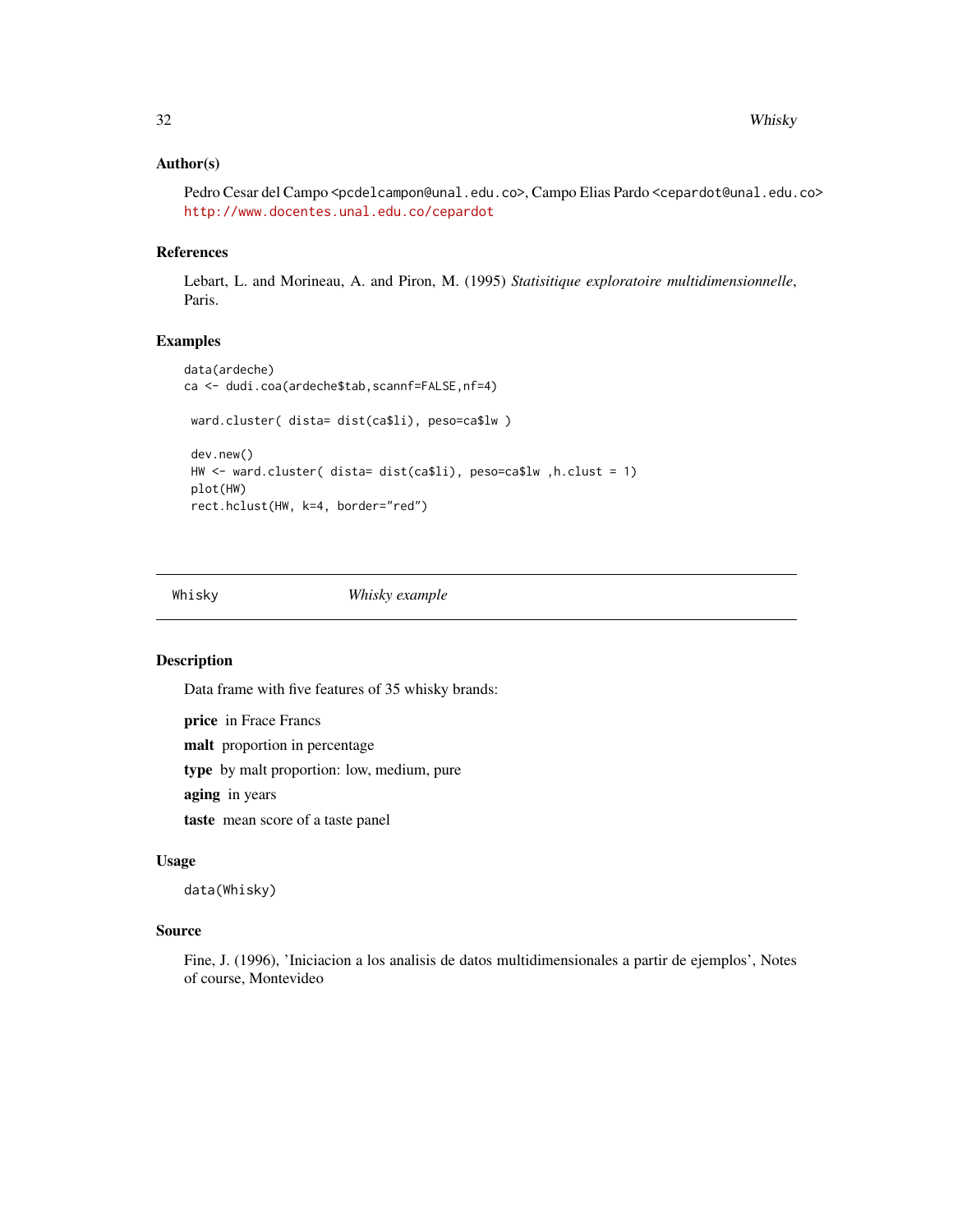# <span id="page-32-0"></span>Index

∗Topic cluster FactoClass, [12](#page-11-0) kmeansW , [17](#page-16-0) plotFactoClass , [24](#page-23-0) stableclus , [28](#page-27-0) ∗Topic datasets admi , [4](#page-3-0) Bogota, <mark>[5](#page-4-0)</mark> cafe , [5](#page-4-0) ColorAdjective , [9](#page-8-0) DogBreeds, [10](#page-9-0) icfes08 , [17](#page-16-0) Vietnam, [30](#page-29-0) Whisky , [32](#page-31-0) ∗Topic hplot cluster.carac, [8](#page-7-0) plot.dudi , [20](#page-19-0) plotcc , [22](#page-21-0) plotct , [23](#page-22-0) plotFactoClass , [24](#page-23-0) plotfp , [25](#page-24-0) plotpairs , [27](#page-26-0) supqual , [29](#page-28-0) ward.cluster , [31](#page-30-0) ∗Topic multivariate centroids , [6](#page-5-0) chisq.carac , [7](#page-6-0) cluster.carac , [8](#page-7-0) dudi.tex, [10](#page-9-0) Fac.Num , [12](#page-11-0) FactoClass, [12](#page-11-0) FactoClass.tex, [15](#page-14-0) kmeansW , [17](#page-16-0) list.to.data, [19](#page-18-0) plot.dudi , [20](#page-19-0) plotcc , [22](#page-21-0) plotFactoClass , [24](#page-23-0) plotfp , [25](#page-24-0) stableclus , [28](#page-27-0)

ward.cluster , [31](#page-30-0) addgrids3d,[2](#page-1-0) admi , [4](#page-3-0) analisis.clus *(*FactoClass *)* , [12](#page-11-0) Bogota, <mark>[5](#page-4-0)</mark> cafe , [5](#page-4-0) centroids , [6](#page-5-0) chisq.carac , [7](#page-6-0) cluster.carac , [8](#page-7-0) ColorAdjective , [9](#page-8-0) DogBreeds , [10](#page-9-0) dudi.tex,  $10$ Fac.Num , [12](#page-11-0) FactoClass , [12](#page-11-0) , *[15](#page-14-0) , [16](#page-15-0)* , *[24](#page-23-0) , [25](#page-24-0)* FactoClass.tex , *[14](#page-13-0)* , [15](#page-14-0) icfes08 , [17](#page-16-0) kmeansW , [17](#page-16-0) kmnsw *(*kmeansW *)* , [17](#page-16-0) latex *(*dudi.tex *)* , [10](#page-9-0) latexDF *(*FactoClass.tex *)* , [15](#page-14-0) list.to.data , [19](#page-18-0) plot.dudi , [20](#page-19-0) plotcc , [22](#page-21-0) plotct , [23](#page-22-0) plotFactoClass , *[14](#page-13-0)* , [24](#page-23-0) plotfp , [25](#page-24-0) plotpairs , [27](#page-26-0) print.FactoClass *(*FactoClass *)* , [12](#page-11-0) print.FactoClass.tex *(*FactoClass.tex *)* , [15](#page-14-0) roundDF *(*FactoClass.tex *)* , [15](#page-14-0)